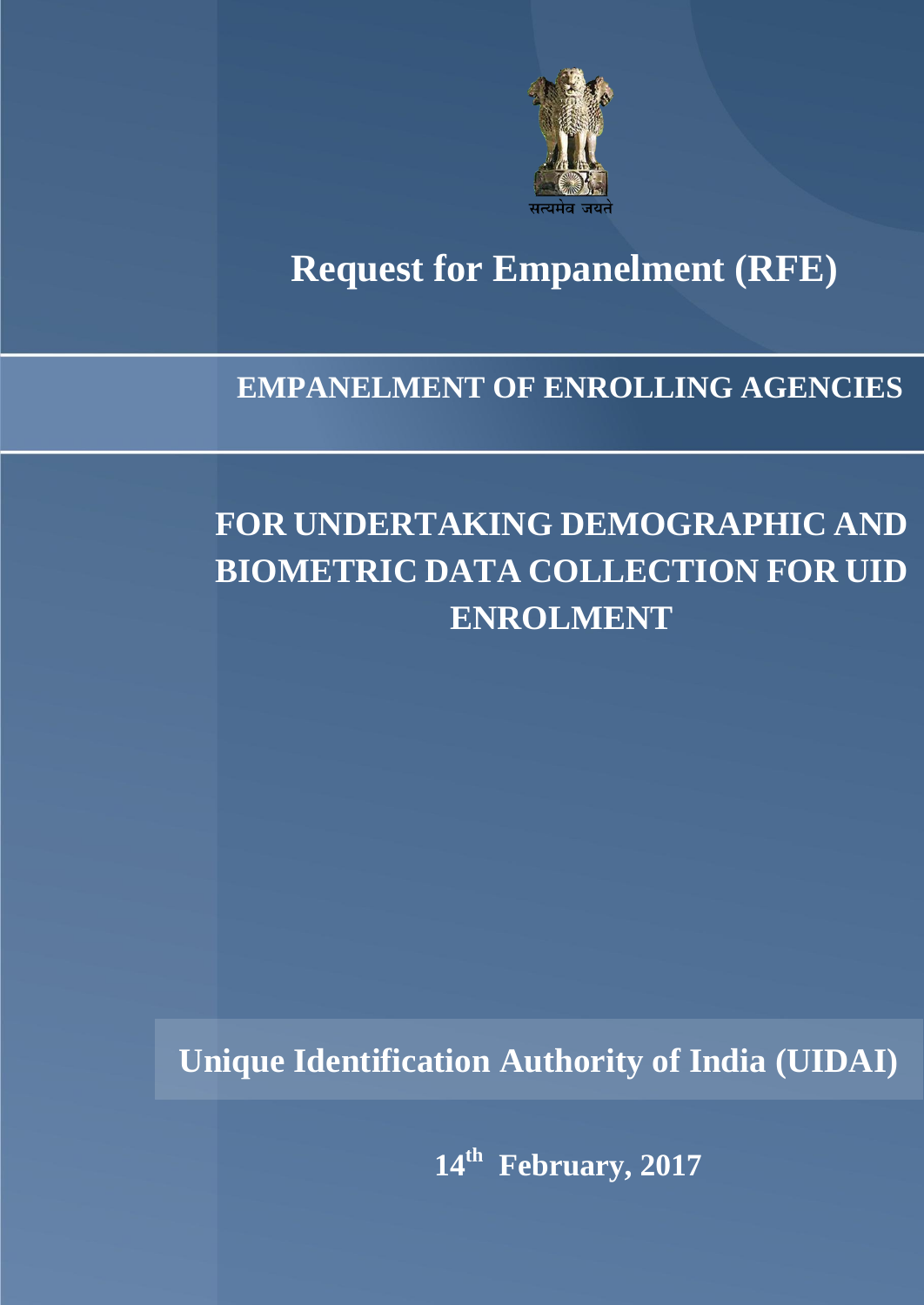| <b>Table of Contents</b>                                            |  |
|---------------------------------------------------------------------|--|
| 1.                                                                  |  |
| 1.1                                                                 |  |
| 2.                                                                  |  |
| 3.                                                                  |  |
| 4.                                                                  |  |
| 5.                                                                  |  |
| 6.                                                                  |  |
|                                                                     |  |
|                                                                     |  |
| 7.                                                                  |  |
| 8.                                                                  |  |
| 9.                                                                  |  |
| 9.1                                                                 |  |
| 9.2                                                                 |  |
| 9.3                                                                 |  |
| 9.4                                                                 |  |
| Evaluation for Empanelment based on Technical Capability  15<br>9.5 |  |
| 9.5.1                                                               |  |
| 9.5.2                                                               |  |
| 9.6                                                                 |  |
| 9.7                                                                 |  |
| 9.8                                                                 |  |
| 9.9                                                                 |  |
| POST EMPANELMENT PROCESS AND AWARD OF WORK  18<br>10.               |  |
| Compilation of Database of Empanelled Enrolling Agencies 18<br>10.1 |  |
| 10.2                                                                |  |
| 11.                                                                 |  |
| 12.                                                                 |  |
| 13.                                                                 |  |
| 14.                                                                 |  |
| 15.                                                                 |  |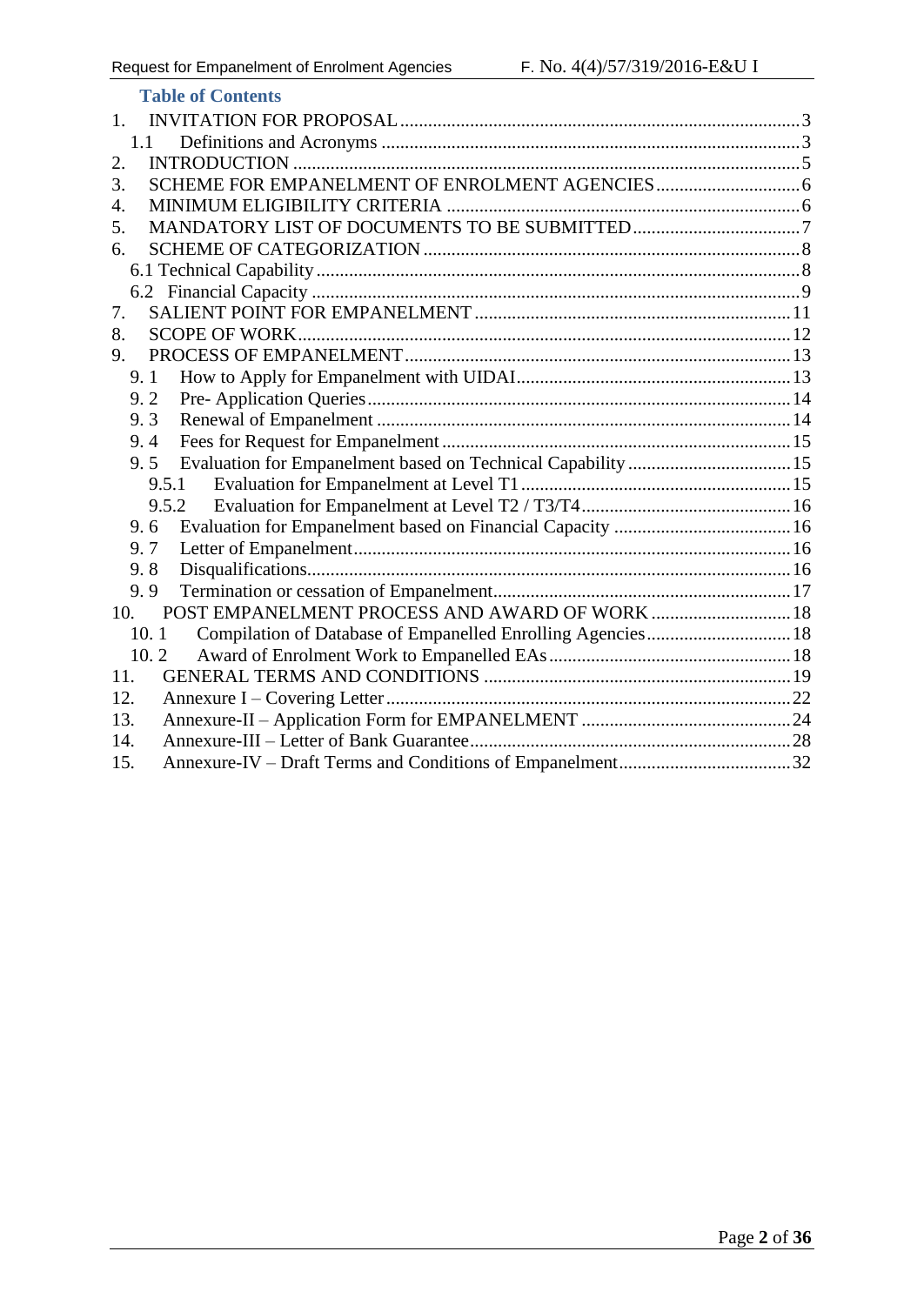#### <span id="page-2-0"></span>**1. INVITATION FOR PROPOSAL**

To,

Dated:  $14<sup>th</sup>$  Feb, 2017

- 1. Unique Identification Authority of India (UIDAI) invites requests for Empanelment of Enrolling Agencies (EA) for carrying out the enrolment of residents for the Unique Identification (UID) project of Government of India. Existing Enrolment Agencies desirous of renewal and up-gradation may also apply.
- 2. Private Companies, Government Companies, PSUs, Semi-Government Organizations, NGOs, Not-for-Profit Organizations, Microfinance institutions etc. are eligible to participate in this empanelment process
- 3. The Request for Empanelment (RFE) includes the following sections:
	- a. Scope of Work
	- b. Process for Empanelment/ re-empanelment
	- c. Cover Letter and Application Form
	- d. Terms and Conditions for Empanelment/ re-empanelment
- 4. The "Request for Empanelment" is available on the website<http://uidai.gov.in/> for free download. The interested parties may submit their proposal with all supporting documents at the address for communication given below :

Address for Communication:

 To The Deputy Director Enrolment and Update Division Unique Identification Authority of India (UIDAI), 2<sup>nd</sup> Floor, Tower I, Jeevan Bharati Building, Connaught Circus, New Delhi - 110001.

- 5. Amendments in RFE: At any time, UIDAI may for any reason, modify the RFE. The modifications will be notified on UIDAI"s website and such amendments shall be binding on the applicants.
- 6. The CEO, UIDAI reserves the right to accept/ reject any request and to annul the empanelment-process and reject all requests at any time prior to empanelment without, thereby, incurring any liability to the affected applicant(s) or UIDAI or any obligation to inform the affected applicant(s) of the ground for such decision.
- 7. Clarification on request Submitted: During evaluation, UIDAI may, at its discretion, ask the applicant(s) for clarification on their request. The applicant(s) are required to respond within the time frame prescribed by UIDAI.

#### **1.1 Definitions and Acronyms**

<span id="page-2-1"></span>1. **AADHAAR** – 12 digit random unique identity number issued to residents by UIDAI.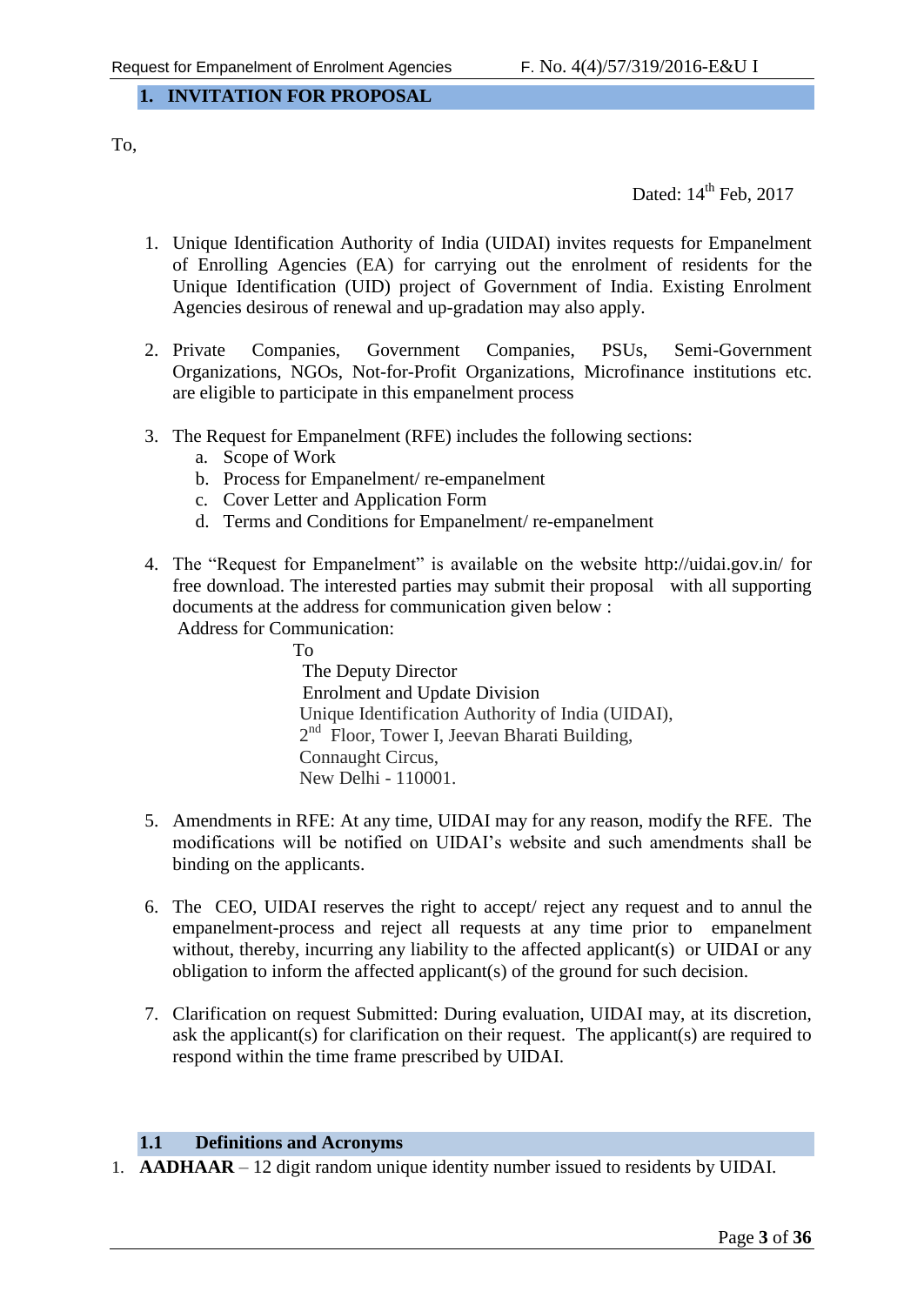- 2. **Authority** Unique Identification Authority of India (UIDAI).
- 3. **Biometric Data** refers to the facial image, iris scan and fingerprints collected by the Enrolment Agency from the enrolees based on the standards prescribed by the UIDAI and by following the process laid down for the purpose. The data collected is passed on to the UIDAI as per the process prescribed.
- 4. **CIDR**: Central Identities Data Repository
- 5. **CSC** Common Service Centres operating as franchisees of Service Center Agency (SCA) within a State, as part of the CSC Scheme of the National E-Governance Plan of India.
- 6. **DDSVP** Demographic Data Standards and Verification Procedure.
- 7. **De-duplication** the process of using the Demographic and Biometric data collected from an enrolee to check against data so as to avoid duplicate enrolments.
- 8. **Demographic Data** refers to the personal information collected or verified by the Enrolling Agency based on the data fields prescribed by the UIDAI and by following the process laid down for the purpose. The data collected is passed on to the UIDAI as per the process prescribed.
- 9. **Enhancement / Upgrade** refers to request for upgrade of Technical & Financial status of existing empanelled Agencies based on their technical and financial capacities.
- 10. **Enrolling Agency/ Enrolment Agency** The Agency appointed by the Registrar for collection of the Demographic and Biometric data in the area assigned by the Registrar.
- 11. **Enrolment** refers to the exercise of collection of demographic data after verification, collection of biometrics, and the allocation of the UID number after de-duplication.
- 12. **Successful Enrolment**  Enrolment that results in Aadhaar number generation
- 13. **Enrolment Centre** refers to the premises located in the area where the enrolment is being carried out. One Enrolment Centre can host multiple Enrolment Stations.
- 14. **Enrolment Station** refers to an individual enrolment booth/enclosure inside the Enrolment Centre. The capture of Demographic and Biometric data is done in this Station.
- 15. **KYC** Know Your Customer.
- 16. **Financial Year**  From April1st to March 31st
- 17. **Manual** Resident Enrolment Process Document
- 18. **MoU** Memorandum of Understanding.
- 19. **NGO** Non Government Organization.
- 20. **NPR** National Population register.
- 21. **Operator** the person employed by the Enrolment Agency and engaged in the capture of Demographic and Biometric Data.
- 22. **Supervisor**  the person employed by the Enrolment Agency and engaged in managing the Enrolment Center Operations and handling exceptions.
- 23. **PoA** Proof of Address.
- 24. **PoI** Proof of Identity.
- 25. **Registrar** Any Organization / Department/Local Body / Corporate Body / NGO with whom the UIDAI has entered into a Memorandum of Understanding for covering issues related to the implementation of the UID Project.
- 26. **Renewal**: Renewal of empanelment of existing empanelled EAs.
- 27. **Resident** Normal resident of India.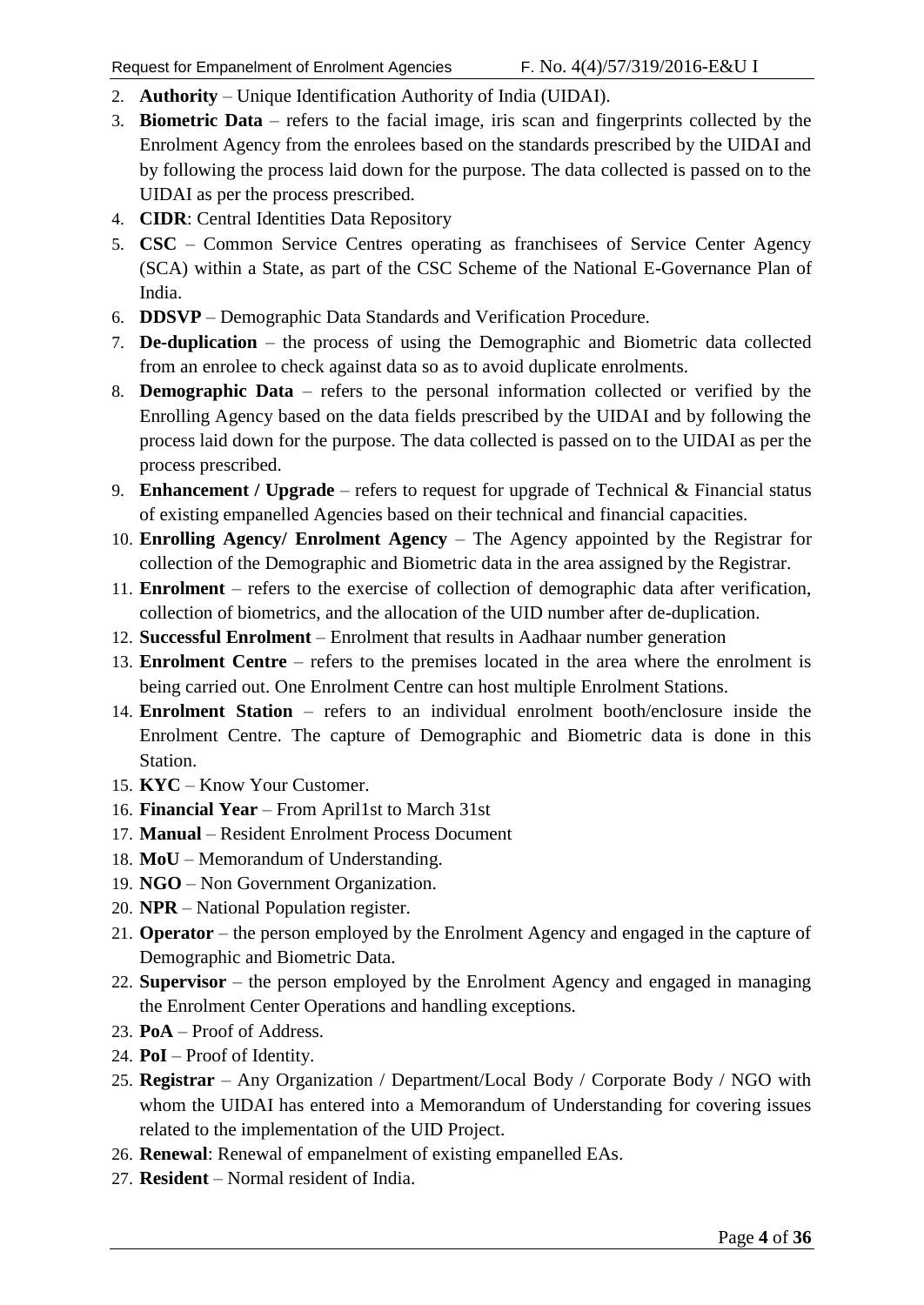- 28. **RFP** Request for Proposal.
- 29. **RFQ**  Request for Quotation.
- 30. **UID** Unique Identification**.**
- 31. **UIDAI** Unique Identification Authority of India.

#### <span id="page-4-0"></span>**2. INTRODUCTION**

2.1 The Unique Identification Authority of India (UIDAI) is a statutory authority established under the provisions of the Aadhaar ( Targeted Delivery of Financial and Other subsidies, benefits and services) Act,2016 ("Aadhaar Act 2016") on July,2016 by the Government of India, under the Ministry of Electronics and Information Technology (MeitY).

Prior to its establishment as a statutory authority, UIDAI was functioning as an attached office of the then Planning commission ( now NITI Aayog) vide its Gazette Notification No. A-43011/02/2009-Admn.I dated  $28<sup>th</sup>$  January, 2009. Later, on 12 September 2015, the Government revised the allocation of Business Rules to attach the UIDAI to the Department of Electronics & Information Technology ( DeitY) of the then Ministry of Communications and Information Technology.

The Government had introduced the Aadhaar ( Targeted Delivery of Financial and Other Subsidies, Benefits and Services) Bill,2016 in the Parliament on 03-03-2016, which was discussed and passed by the Parliament on 16-03-2016. The Act has since received the assent of the President on 25.03.2016 and has been published in the official Gazette of India Extraordinary, Part-II, Section 1 dated 26-03-2016, as Aadhaar ( Targeted Delivery of Financial and Other Subsidies, Benefits and Services) Act, 2016 ( Act No. 18 of 2016) ( "Aadhaar Act"), and has come into force from 12.09.2016, the date of notification of the same.

The Act provides for good governance, efficient, transparent and targeted delivery of subsidies, benefits and services, the expenditure for which is incurred from the Consolidated Fund of India, to individuals residing in India through assigning of unique identity numbers ( called Aadhaar numbers) to such individuals and for matters connected therewith or incidental thereto.

- 2.2 The widespread implementation of the Aadhaar project needs the reach and flexibility to enrol residents across the country. To achieve this, the UIDAI proposes to collaborate with a variety of agencies and service providers (acting as Registrars, Sub-registrars and Enrolling Agencies) to enrol residents for Aadhaar.
- 2.3 In this context, the UIDAI plans to offer a scheme for empanelment of Enrolment agencies for carrying out the various functions and activities related to Aadhaar enrolment. The enrolments will be done by the Enrolment Agency on behalf of the Registrars/Sub-Registrars but strictly in adherence to the processes, guidelines, instructions and software issued by UIDAI. The purpose of this empanelment is to facilitate selection of the Enrolment Agencies by the concerned Registrars/Sub-Registrars through a separate RFQ. Empanelment does not tantamount to allotment of Enrolment work to the Applicants. The terms Enrolling Agency and Enrolment Agency used interchangeably hereafter mean the same. AADHAAR is the brand name associated with UIDAI and is synonymous with UID.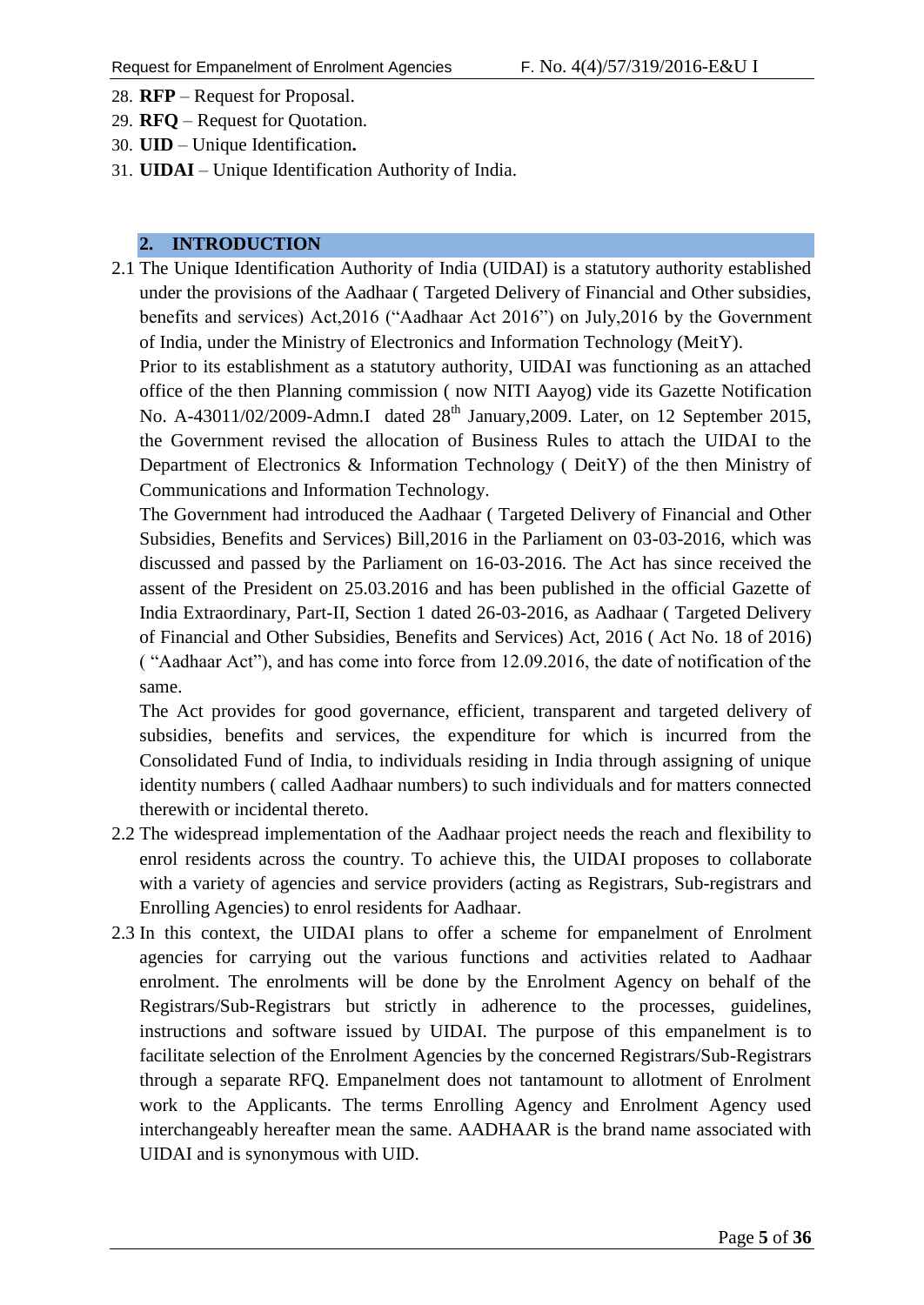#### <span id="page-5-0"></span>**3. SCHEME FOR EMPANELMENT OF ENROLMENT AGENCIES**

Through this scheme, UIDAI intends to empanel a mix of organizations to enroll residents from the entire spectrum of the Indian population and to ensure that the enrolment activities are rolled out in the remotest villages of India and to the marginalized section of society. This RFE invites applications from organizations for empanelment to undertake enrolment work.

The RFE is open to all eligible organizations (including Govt./Semi-Govt./ Private/ NGOs/ Not-for-Profit/ Microfinance Institutions), which are (i) registered and operating in India for the last three years and (ii) having an average annual turnover/grants-in-aid of at least INR 50 lac in case of NGOs/ Not-for-Profit OR a Net Worth of at least INR 50 lac in case of Commercial Organizations/ PSUs/ Govt. companies/ Autonomous bodies, in each of the last three (3) financial years (2013-14, 2014-15 & 2015-16).

Sub-Contracting of Enrolment Work is not allowed for private/ commercial Organizations /PSUs /Govt. Companies /Autonomous bodies. However, field level manpower such as enrolment operators and supervisors can be hired through third parties. EAs will be required to provide details of the companies from which they are going to hire this manpower to their Registrars before commencing enrolment operations. Government Organizations may choose to franchise enrolment work to CSCs/ Local Government bodies.

It is advised that staff of the EA wears uniform at enrolment centre so that if residents need help, they can easily identify employees by their attire. All field operators deployed for collecting pre-enrolment data must carry identity card, and letter of authority from the concerned Registrar. EA must ensure compliance to Labour laws and all statutory provisions in various Labour regulations such as EPF, ESI, Industrial Disputes Act, Contract Labour Act, Minimum Wages etc.

#### <span id="page-5-1"></span>**4. MINIMUM ELIGIBILITY CRITERIA**

- 4.1 A Single company/ organization (e.g. Govt./ Semi-Govt./ Private/ PSU/ NGO/ Not-for-Profit/ Microfinance Institution) or Consortium of companies/ organizations (maximum of 4 members) registered in India and in existence for at least three (3) years as on 31.3.2016, are eligible to submit proposals for empanelment for the project.
- 4.2 In case of a Consortium, one of the members of the consortium should act as the Prime Agency and shall be solely responsible to the Registrar for executing the enrolment activities and contractual obligations, if selected for carrying out enrolment activities. The Prime Agency should submit the Request for Empanelment proposal on behalf of the Consortium.
- 4.3 The applicant (single agency/ all consortium members) must be incorporated or registered in India under the Indian Companies Act, 1956 (including Section – 25 of the Act)/ Partnership Act, 1932 / Societies Registration Act 1860/ the Indian Trusts Act 1882/ it's equivalent in the respective States OR must be Proprietorship entities having a PAN number.
- 4.4 The applicant in case of Private/ PSU/ Govt. Company/ Commercial Organization/ Autonomous Body (single agency/ Prime Agency in case of a consortium) should have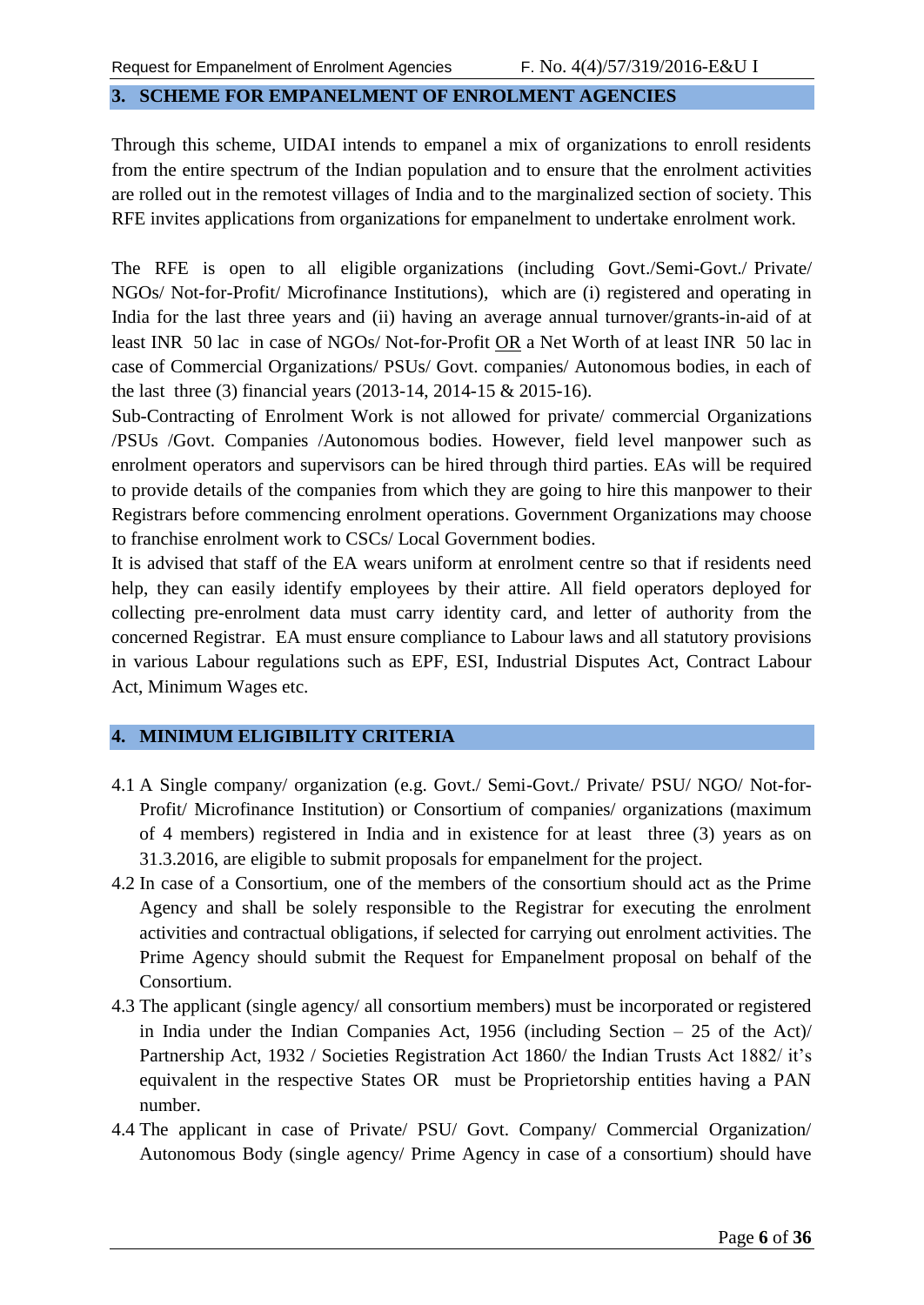had a Net Worth of at least INR 50 lac in each of the last three financial years ending 31<sup>st</sup> March 2014, 2015 and 2016 as evidenced by the audited accounts of the organization.

- 4.5 The applicant in case of NGOs/ Not-for-Profit organization (single agency/ Prime Agency in case of a consortium) should have had an average annual turnover/ grants-inaid of at least INR 50 lac in each of the last three financial years ending  $31<sup>st</sup>$  March 2014, 2015 and 2016 as evidenced by the audited accounts. However, the NGO/ Not-for-Profit organization must be non-political and non-denominational organization with no affiliation to any political parties or religion.
- 4.6 The applicant, except NGOs and Not for-profit organisations, should have reported profits(Profit Before Tax), in at least 2 (two) of the last 3 (three) Financial years, i.e. 2013-14, 2014-15& 2015-16 as declared by audited account / certified balance sheet of financial statement reported in India.
- 4.7 The applicant (single agency/ consortium members) should not have been blacklisted by Central, or any State/ UT Government. The applicant (single agency/ consortium members) shall not be under a declaration of ineligibility for corrupt financial practices.
- 4.8 The applicant (single agency/ consortium members) should not have their field enrolments currently suspended by UIDAI/ their Registrars, and/or refused empanelment on account of performance in the Aadhaar project in the past, by UIDAI.
- 4.9 Only those applicants /existing EAs, who meet the eligibility criteria specified above, will be eligible to respond to this RFE. The applicant's request should be submitted on the prescribed form, with the relevant information & supporting documents to substantiate the eligibility of the applicant vis-à-vis the minimum eligibility criteria.
- 4.10 An agency with more than 10 lakhs Aadhaar generated in last financial year and performance on Document Management System (DMS), upload delay, Biometric Error (BE), Demographic Error (DE) and Process Error (PE) are satisfactory, they will not be subjected to minimum eligibility criteria. However, their financial / Technical tier shall be decided as per the relevant provisions in the RFE.

#### <span id="page-6-0"></span>**5. MANDATORY LIST OF DOCUMENTS TO BE SUBMITTED**

- 5.1 Covering letter in Annexure-I of this RFE signed by the Director/Authorized Personnel of the applying agency (prime agency in case of consortium).
- 5.2 Application Form as given in Annexure II.
- 5.3 Fees for Request for Empanelment/Renewal /Enhancement (in separate envelope).
- 5.4 Certificate of Incorporation from Registrar of Companies (RoC) or Certificate of Registration/ Evidence of legal status of applicant (Single Agency/ all Consortium members) only in case of new Applicants. Those seeking renewal/upgrade of empanelment need not submit this.
- 5.5 Letter of Association in case of Consortium and certified true copy of the Consortium agreement between the Prime applicant and the other members of the consortium, describing the respective roles and responsibilities of all the members, in meeting the overall scope and requirements of the proposed Project.
- 5.6 Auditor certified financial statements for the financial years 2015-16, 2014-15 and 2013- 14 (Please include the sections on P&L, Turnover, Assets and Balance Sheet) should be provided by all types of applicants.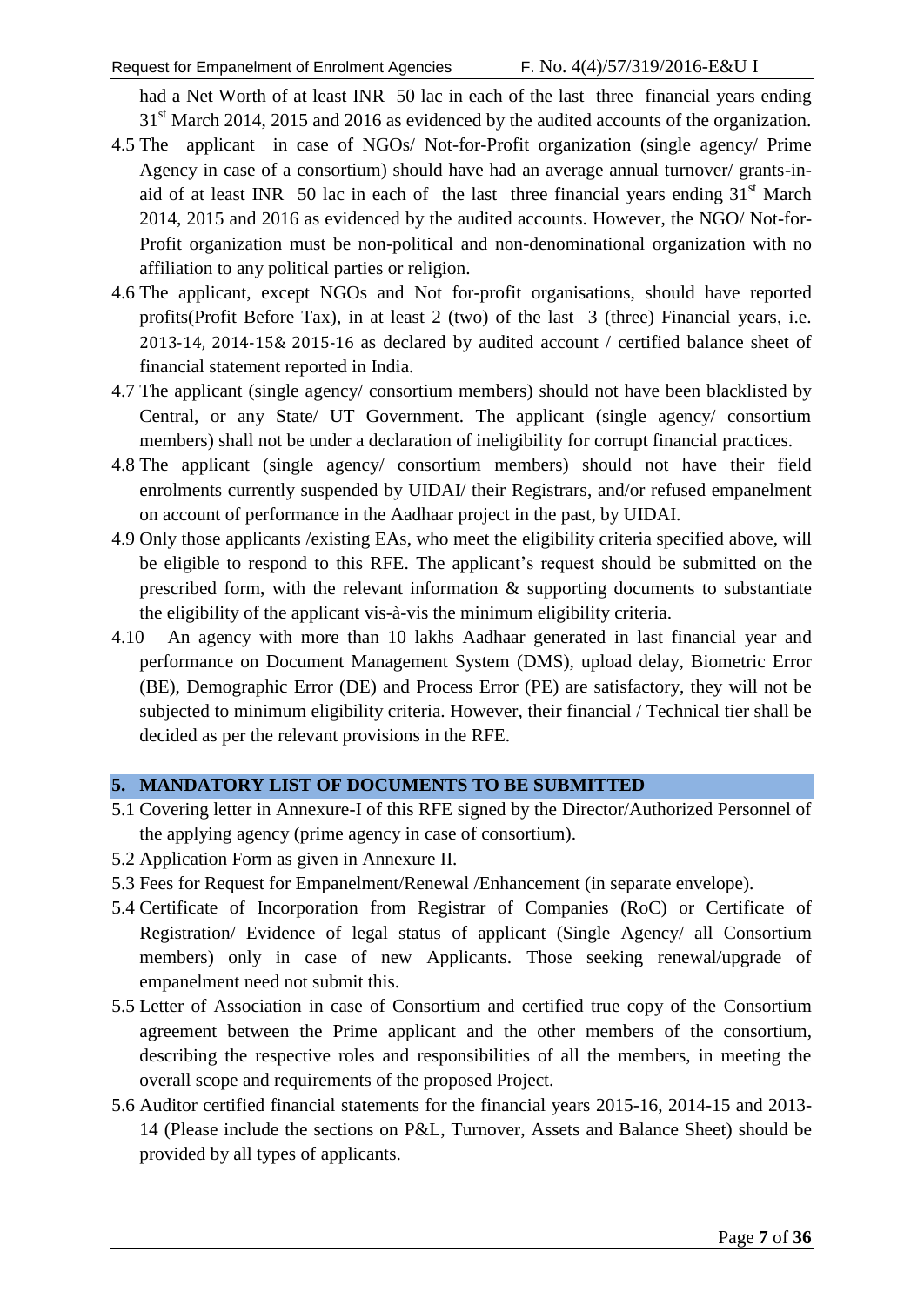- 5.7 In case, the audited certified financial statements for the financial year 2015-16 is not available, a certificate from the Auditor authorised to audit the financial statements of the organisation, specifying the Net worth and Turnover/ Grants-in-aid of the organization as of 31.3.2016 should be provided for the same. **Existing empanelled EAs should only submit accounts/Auditor's certificate for 2015-16.** However, they should provide information for all 3 years on the Application Form. To calculate Net worth, refer Annexure for Application Form for Empanelment.
- 5.8 Proof for Organization PAN Number, VAT/ Service Tax number is required only in case of new Applicants. Those seeking renewal/up-grade of empanelment need not submit this.

5.9 Profile of the Organization giving relevant details of nature of work, experience, infrastructure, resources etc. only in case of new Applicants. Those seeking renewal/upgradation of empanelment need not submit this.

- 5.10 In case of renewal, brief details of the contract(s) signed with the Registrar /activities undertaken for UIDAI exercise. Details of Bids made be included in case no contracts were awarded.
- 5.11 Certificate of satisfactory performance from the Registrar concerned in case of EAs which have commenced enrolments.

Applications which do not contain the above mandatory documents may be rejected for non-compliance of RFE requirements without any further opportunity.

#### <span id="page-7-0"></span>**6. SCHEME OF CATEGORIZATION**

The scheme aims to categorize enrolment agencies on the basis of their Technical Capability as well as Financial Capacity for undertaking enrolment functions. While the technical capability addresses the maturity of an organization to undertake enrolment functions in the Aadhaar landscape in terms of number of trained operators and experience in biometric enrolment, the financial capacity addresses the capacity of an organization to undertake enrolment activities in multiple States.

The Technical Capability of an organization shall be assessed at a 4-Level maturity continuum while the Financial Capacity shall be assessed based on a 5-Tier structure, as given below:

#### <span id="page-7-1"></span>**6.1 Technical Capability**

The technical capability of an enrollment agency shall be assessed at 4 levels as given below:

I. Level T1 – Entry:

All organizations (single agency/consortium) interested in undertaking enrolment activities for the UIDAI project shall be empanelled under Level T1, provided they meet the minimum eligibility criteria.

II. Level T2 – Skilled:

Organizations (single agency/ consortium) can progress from Level T1 to Level T2 if the organization (single agency/ consortium) has completed 1 Lac Aadhaar enrolments which has resulted in issuance of Aadhaar number.

III. Level T3 – Experienced: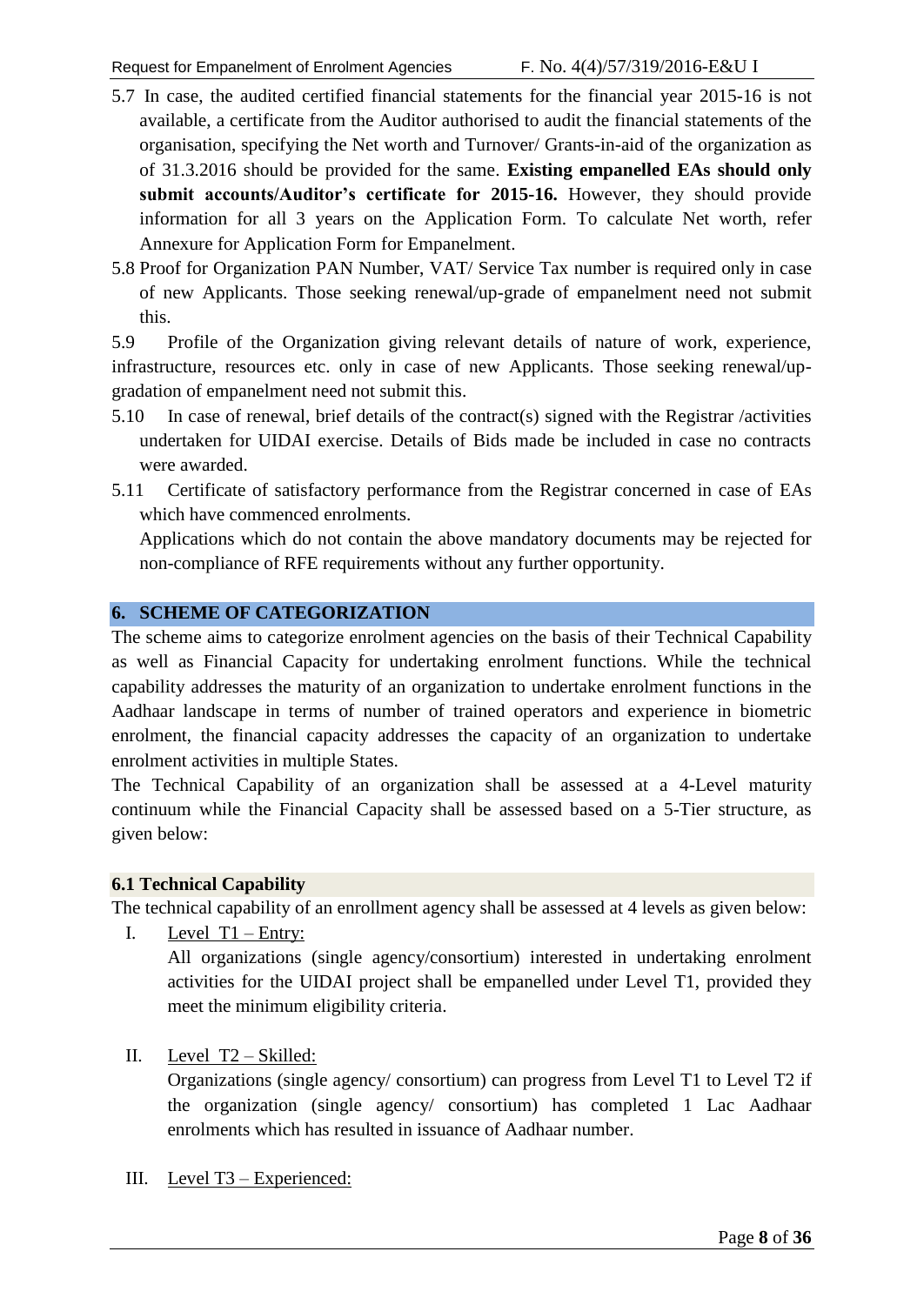Organizations can get empanelled / **progress** to Level T3 on completing 10 Lac successful Aadhaar enrolments, which has resulted in issuance of Aadhaar numbers.

#### IV. Level T4 – Very Experienced:

Organizations can get empanelled / **progress** to Level T4 on completing 1 Cr. successful Aadhaar enrolments, which has resulted in issuance of Aadhaar numbers.



*Fig. 1: Snapshot of Technical Capability Levels and Criteria*

#### <span id="page-8-0"></span>**6.2 Financial Capacity**

#### **I. Tier F1:**

- a. Commercial Organizations (Single Agency/ Prime Agency in case of a consortium) which have a Net worth between INR - 50 Lac and not exceeding INR 2 Crores as of 31.3.2016 shall be eligible for "Tier F1" empanelment.
- b. NGOs/ Not-for-Profit Organizations which have an annual turnover/ Grants-in-aid between INR 50 Lac and not exceeding INR 2 Crores as of 31.3.2016 shall be eligible for 'Tier F1' empanelment.
- c. Organizations which are eligible for empanelment under Tier F1 can evince interest in undertaking enrolment work in a **maximum** of 4 States/ UTs including **minimum** one State/UT with Aadhaar saturation level 80% or more and with minimum 1 (one) state/ UT from any of the following 10 states/ UTs :- (1) West Bengal (2) Odisha (3) Tamil Nadu (4) Jammu & Kashmir (5) Arunachal Pradesh (6) Manipur (7) Nagaland (8) Mizoram (9) Dadar & Nagar Haveli and (10) Lakshdweep. Tier F1 organizations can take upto **maximum** of 25 Lac Aadhaar Enrolments in a year. The state-wise Aadhaar saturation is available at -

https://portal.uidai.gov.in/ uidwebportal/ dashboard.do

#### **II. Tier F2:**

a. Commercial Organizations (Single Agency/ Prime Agency in case of a consortium) which have a Net worth above INR 2 Crores and not exceeding INR 5 Crores as of 31.3.2016 shall be eligible for "Tier F2" empanelment.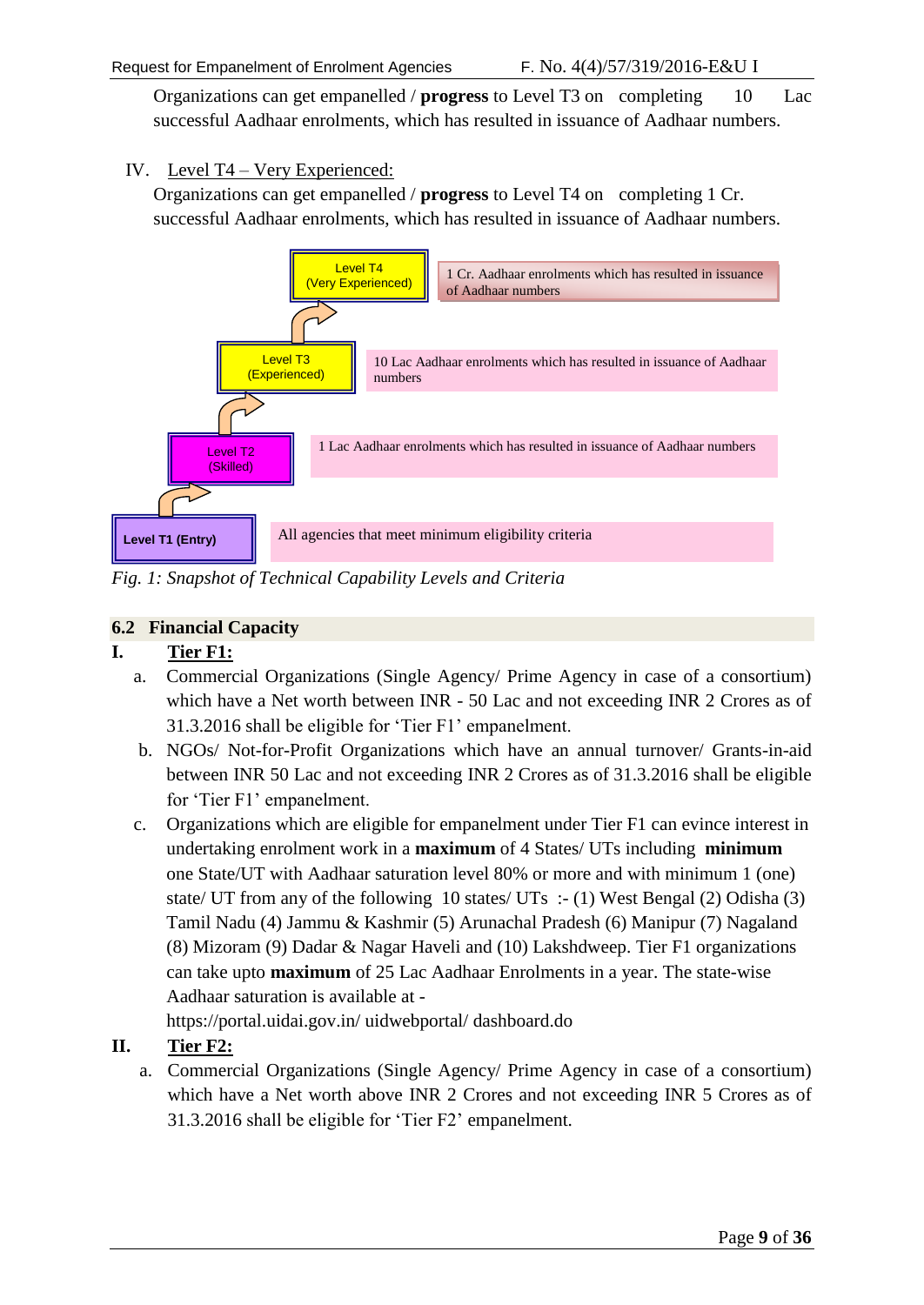- b. NGOs/ Not-for-Profit Organizations which have an annual turnover/ Grants-in-aid above INR 2 Crores and not exceeding INR 5 Crores as on 31.3.2016 shall be eligible for "Tier F2" empanelment.
- c. Organizations which are eligible for empanelment under Tier F2 can evince interest in undertaking enrolment work in a **maximum** of 8 States/ UTs. including **minimum** 2 States/UTs with Aadhaar saturation level 80% or more and with minimum 2 (two) states / UTs from any of the following 10 States/UTs : (1) West Bengal (2) Odisha (3) Tamil Nadu (4) Jammu & Kashmir (5) Arunachal Pradesh (6) Manipur (7) Nagaland (8) Mizoram (9) Dadar & Nagar Haveli and (10) Lakshadweep. Tier F2 organizations can take up a **maximum** of 50 Lac Aadhaar Enrolments in a year.

#### **III Tier F3:**

- a. Commercial Organizations (Single Agency/ Prime Agency in case of a consortium) which have a Net worth above INR 5 Crores and not exceeding INR 20 Crores as of 31.3.2016 shall be eligible for "Tier F3" empanelment.
- b. NGOs/ Not-for-Profit Organizations which have an annual turnover/ Grants-in-aid above INR 5 Crores and not exceeding INR 20 Crores as of 31.3.2016 shall be eligible for "Tier F3" empanelment.
- c. Organizations which are eligible for empanelment under Tier F3 can evince interest in undertaking enrolment work in a **maximum** of 16 States/ UTs including **minimum** 4 States/UTs with Aadhaar saturation level 80% or more and minimum 4 (four) states / UTs from any of the following 10 States/UTs :-(1) West Bengal (2) Odisha (3) Tamil Nadu (4) Jammu & Kashmir (5) Arunachal Pradesh (6) Manipur (7) Nagaland (8) Mizoram (9) Dadar & Nagar Haveli and (10) Lakshdweep . Tier F3 organizations can take up a **maximum** of 250 Lac Aadhaar Enrolments in a year.

#### **IV Tier F4:**

- **a.** Commercial Organizations (Single Agency/ Prime Agency in case of a consortium) which have a Net worth above INR 20 Crores and not exceeding INR 100 Crores as of 31.3.2016 shall be eligible for "Tier F4" empanelment.
- b. NGOs/ Not-for-Profit Organizations which have an annual turnover/ Grants-in-aid which have a Net worth above INR 20 Crores and not exceeding INR 100 Crores as of 31.3.2016 shall be eligible for "Tier F4" empanelment.
- c. Organizations which are eligible for empanelment under Tier F4 can evince interest in undertaking enrolment work in any number of States/UTs across pan India. Tier F4 organizations can take up a **maximum** of 500 Lac Aadhaar Enrolments in a year.

#### **V Tier F5:**

- **b.** Commercial Organizations (Single Agency/ Prime Agency in case of a consortium) which have a Net Worth greater than Rs 100 Crores as of 31.3.2016 shall be eligible for 'Tier F5' empanelment.
- d. NGOs/ Not-for-Profit Organizations which have an annual turnover/ Grants-in-aid greater than INR 100 Crores as of 31.3.2016 shall be eligible for "Tier F5" empanelment.
- e. Organizations which are eligible for empanelment under Tier F5 can evince interest in undertaking enrolment work in any number of States/UTs across pan India. Tier F5 organizations can take up a **maximum** of 10 Cr. Aadhaar Enrolments in a year.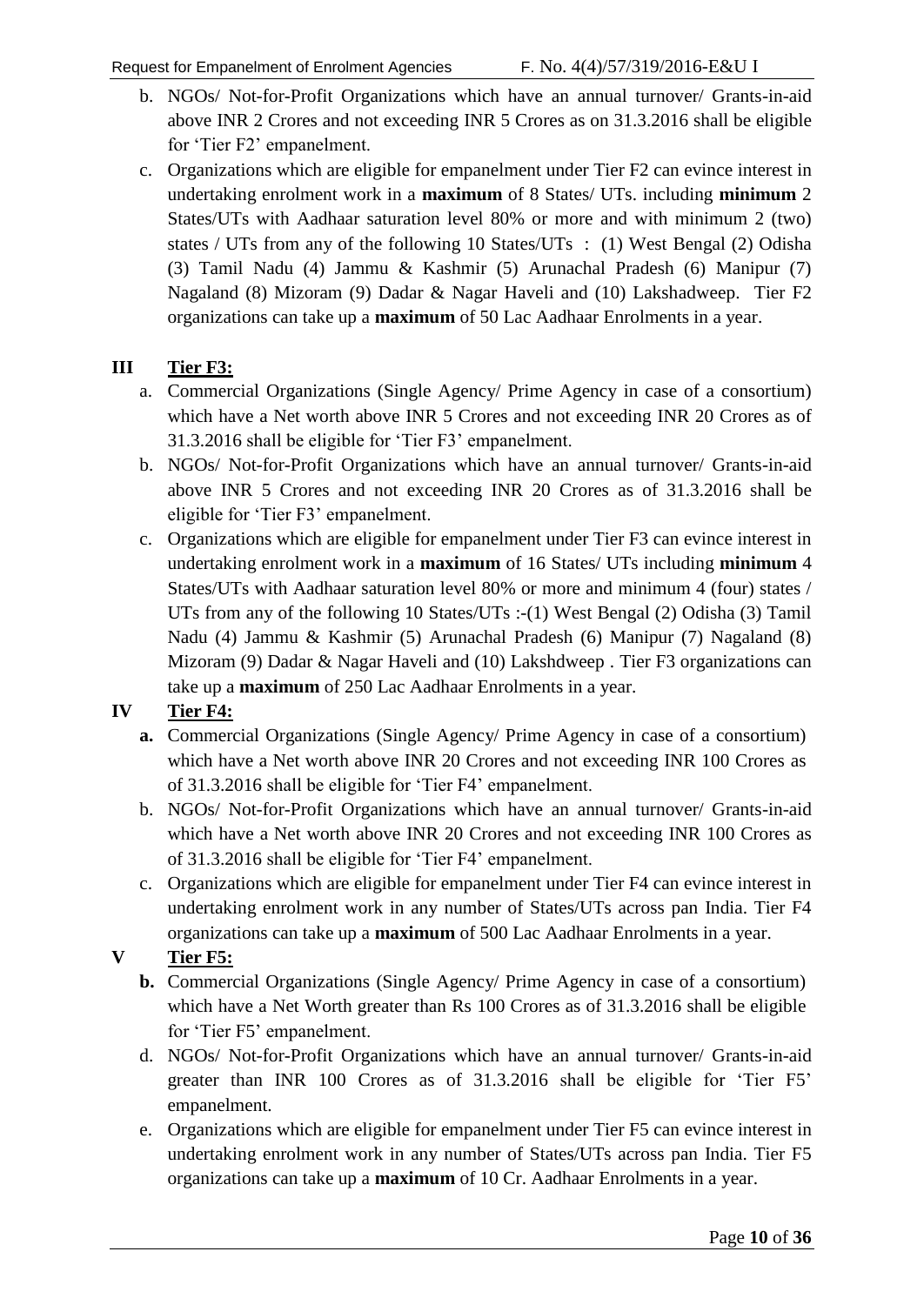

*Fig 2: Snapshot of Financial Capacity Tiers and Bid Capacity in terms of maximum number of States and maximum number of Aadhaar enrolments in a year.*

#### <span id="page-10-0"></span>**7. SALIENT POINT FOR EMPANELMENT**

- a) The empanelment for Enrolment Agency by UIDAI is a continuous process throughout the year. The applications received during a month shall be evaluated and finalized in the following month. In case number of applications received is less than 5, the UIDAI at its discretion may defer the evaluation to next month.
- b) Duration of empanelment is three years.
- c) Applicants shall select between Level T1, T2, T3 and T4 based on their technical capability.
- d) Applicants shall select between Tier F1 to Tier F5 based on the financial capacity of the Applicant (single agency/ prime agency in case of consortium) and shall accordingly mention the names of the States/UTs in which the Applicant is interested in undertaking enrolment work, in the Application Form.

In case the applicant evinces interest in more number of States/UTs than what the applicant is eligible for based on financial tier the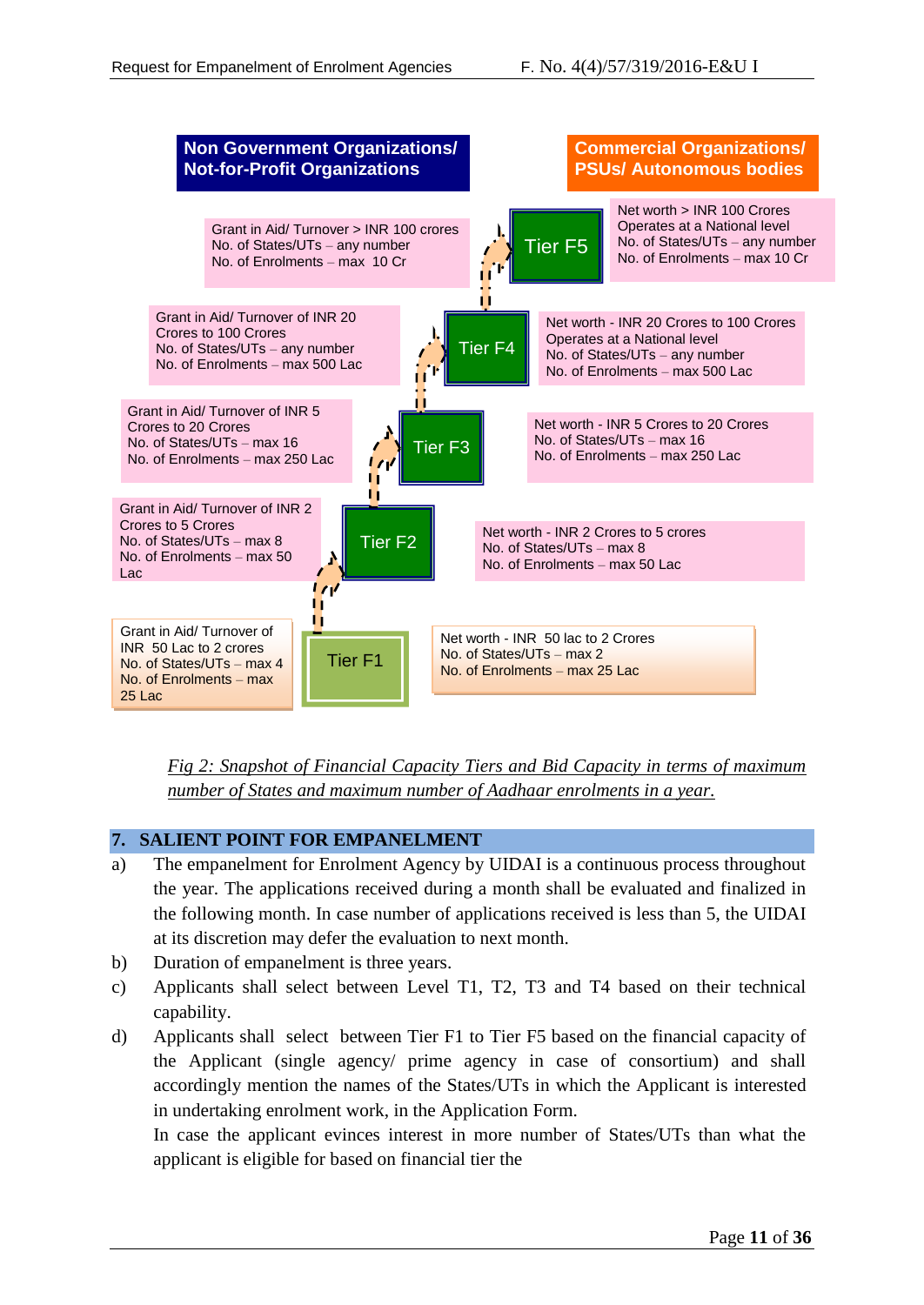- (i) first 16 (sixteen) states with minimum 4 (four) states / UTs from any of the following 10 States/UTs : (1) West Bengal (2) Odisha (3) Tamil Nadu (4) Jammu & Kashmir (5) Arunachal Pradesh (6) Manipur (7) Nagaland (8) Mizoram (9) Dadar & Nagar Haveli and (10) Lakshadweep for Tier F3 applicants.
- (ii) first 8 (Eight) states with minimum 2 (two) states / UTs from any of the following 10 States/UTs : (1) West Bengal (2) Odisha (3) Tamil Nadu (4) Jammu & Kashmir (5) Arunachal Pradesh (6) Manipur (7) Nagaland (8) Mizoram (9) Dadar & Nagar Haveli and (10) Lakshadweep for Tier F2 applicants and
- (iii) first 4 (Four) states with minimum 1 (one) state/ UT from any of the following 10 States / UTs : (1) West Bengal (2) Odisha (3) Tamil Nadu (4) Jammu & Kashmir (5) Arunachal Pradesh (6) Manipur (7) Nagaland (8) Mizoram (9) Dadar & Nagar Haveli and (10) Lakshadweep.

If number of states/UTs satisfying the conditions of 80% Aadhaar saturation or being amongst the 10 states/UTs of (1) West Bengal (2) Odisha (3) Tamil Nadu (4) Jammu & Kashmir (5) Arunachal Pradesh (6) Manipur (7) Nagaland (8) Mizoram (9) Dadar & Nagar Haveli and (10) Lakshadweep, is less than what required then remaining States/UTs shall be considered from remaining choices as per the priority given by the applicant.

- e) Request for change in States, Technical Tier and Financial Tier will be considered once in a financial year, after the year of empanelment. However, request for change in State more than once in a year can be considered on specific recommendation of Regional Office. The financial parameters required for change in financial tier shall be as on 31 March of the previous financial year. Request for change in technical tier will be considered as and when the required number of Aadhaar has been generated as per the criteria given in clause 6.1 Technical Capability on page 8-9 of the RFE document. Request for change of technical tier will also be considered on the basis of similar experience of enrolment on case to case basis.
- f) It may be noted that evincing interest in a particular State does not in any way guarantee the allocation of enrolment work in that State either in part or in whole. The discretion of work allocation within a State lies solely with the respective Registrar. Empanelment with UIDAI does not guarantee that any or all applicants shall be invited to bid for, or be awarded any project/assignment as a result of this empanelment.
- g) Consortium partners" experience shall be evaluated only for assessment of Technical Capability and shall not be considered for assessment of Financial Capacity of the applicant.
- h) The applicant agency will have to express the choice, whether they wish to work in camp (sweep mode) or in PEC mode.

#### <span id="page-11-0"></span>**8. SCOPE OF WORK**

- a) The scope of work of the Enrolling Agency (EA) includes the following:
	- i. Procure enrolment hardware, software including Biometric Devices as per UIDAI specifications; Upgrade to latest requirements as per process/technology changes from time to time.
	- ii. Hire & Train Manpower for Enrolment; supervise the enrolment process at the field level to ensure that the enrolments are in accordance with prescribed processes and guidelines of UIDAI.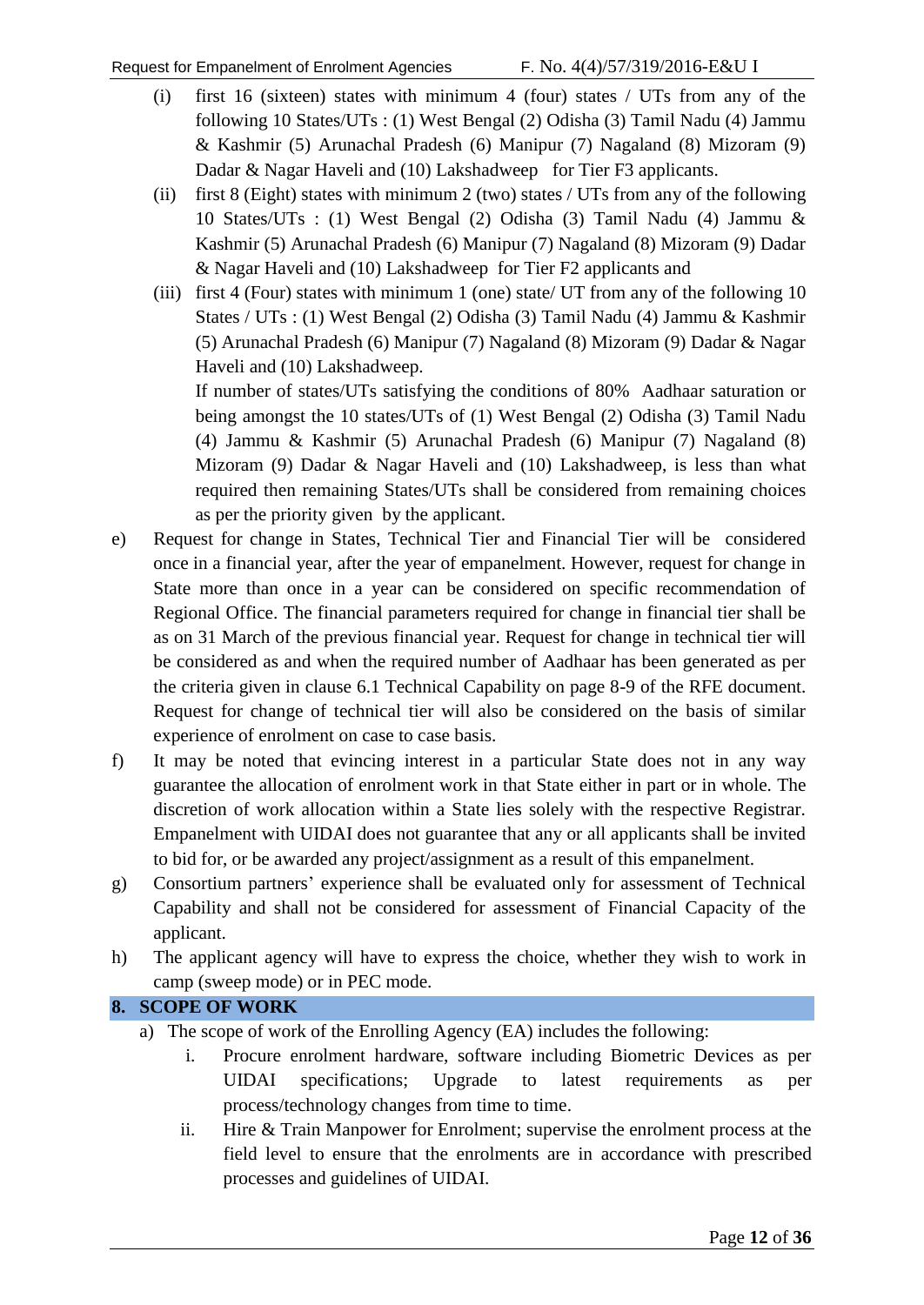- iii. Enrol Operator/Supervisors; Certify, Register and Activate them at UIDAI
- iv. Software Installation, Configuration and Registration
- v. Setting up of Enrolment Centre(EC) and Enrolment Stations (ES)
- vi. Set up a Help Desk at Enrolment Centre for Crowd Management and addressing Resident Grievances
- vii. Help Create Awareness
- viii. Capture Demographic and Biometric Data using UIDAI enrolment client
- ix. Data Transfer to UIDAI
- x. MIS
- xi. Ensuring Data Privacy and Security
- b) To understand the complete scope of work of an Enrolment Agency, refer the latest versions of the following documents available in the "Process Manuals and Guidelines" section on UIDAI website <http://uidai.gov.in/registrar-enrolments.html> :
	- i) EA roles and responsibilities for activities that an EA needs to undertake during the Aadhaar Enrolment Program.
	- ii) Checklist for Setting up Enrolment Centre for hardware and software requirements and specifications at enrolment centre and station level that the EA needs to arrange/procure. Note that GPS and scanning of documents may be made mandatory by UIDAI at any time.
- c) For Hiring and Training of Manpower, refer following documents:
	- i) Operator roles and responsibilities for Operator hiring
	- ii) Supervisor roles and responsibilities -for Supervisor hiring
	- iii) Capability Building Framework for training of EA personnel

d) In addition applicants must familiarize themselves with the following documents for understanding of Aadhaar process and requirements:

- i) Resident Enrolment Process Document
- ii) EA Checklist for Refresh Phase
- iii) Suspension Policy
- iv) Data Quality Policy
- v) Data Protection and Security Guidelines for EA

UIDAI accords highest priority to quality of data and will impose penalties for Demographic and Process errors.

EA must apprise itself and ensure compliance with the latest versions of policy /process/technology requirements and guidelines issued by UIDAI from time to time.

#### <span id="page-12-0"></span>**9. PROCESS OF EMPANELMENT**

#### <span id="page-12-1"></span>**9. 1 How to Apply for Empanelment with UIDAI**

UIDAI will publish this document in a few leading newspapers of English and Hindi and on their website<http://uidai.gov.in/> for the benefit of interested parties to empanel with UIDAI. The following is a description of the procedure for submission of application:

a) Interested parties are required to read the document completely to ascertain that they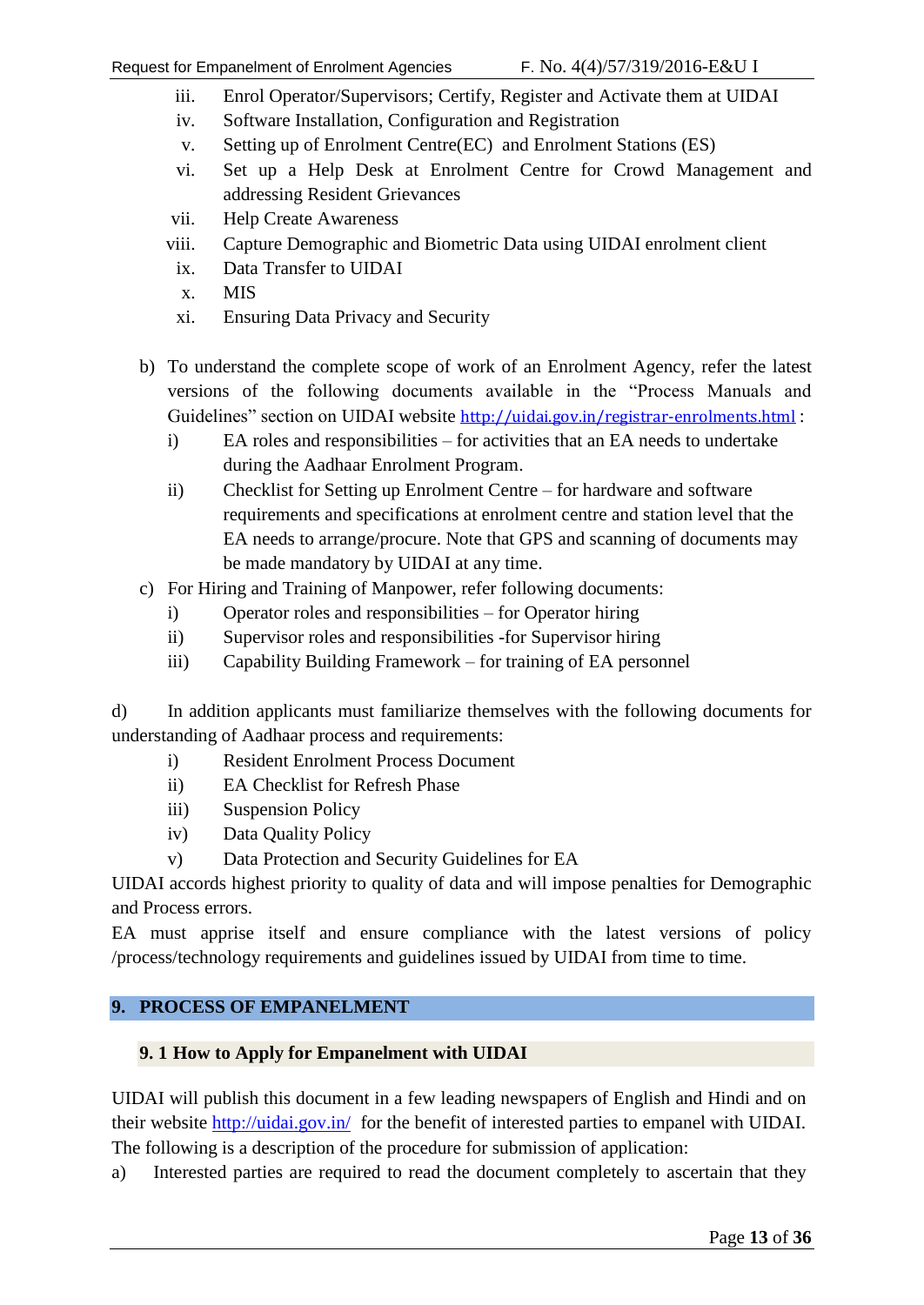fulfill all the eligibility criteria. They are also advised to go through various process documents available on UIDAI website including the ones referred to in the section for "Scope of Work".

- b) Fill the Cover Letter in **Annexure I** and the Application Form completely as given in **Annexure II**. Cover Letter must be signed by the Director/ authorized personnel. Applications with incomplete/ ambiguous information and lacking mandatory documents will be rejected and no correspondence will be entertained in this regard.
- c) The Proposal and all associated correspondence shall be written in English and shall conform to prescribed formats. Any interlineations, erasures or over writings shall be valid only if they are initialed by the authorized person signing the Proposal.
- d) Please write "**APPLICATION FOR NEW EMPANELMENT or RENEWAL OF ENROLMENT AGENCIES'**, as the case may be, and the name of the applicant on the outer envelope.
- e) Hard copy of application with empanelment fees in the form of Demand draft and necessary supporting documents in hard copy should be submitted at the following Address :

To

 The Deputy Director Enrolments and Update Division Unique Identification Authority of India (UIDAI), 2nd Floor, Tower I, Jeevan Bharati Building, Connaught Circus, New Delhi - 110001.

#### **9. 2 Pre- Application Queries**

<span id="page-13-0"></span>Prospective applicants, requiring any clarification on the RFE may post their queries to the following email ID <  $r$  <u>fe.ea@uidai.net.in</u> > UIDAI shall attempt to provide responses to all such queries on-line within 5 working days.

#### **9. 3 Renewal of Empanelment**

<span id="page-13-1"></span>Those EAs who are already empanelled with UIDAI and desirous of renewing their empanelment with UIDAI may submit following information *in advance* along with supporting documents wherever necessary along with the application-

- A. Empanelled agencies who did not get any work orders:
	- (i) Name of States/UTs for which they were eligible to undertake work as per terms and conditions of empanelment but the Company did not submit bids, giving reasons.
	- (ii) Name of States/UTs for which they are eligible and wherein the Company submitted bids vis-à-vis their financial categorization (F1, F2, F3,F4and F5).
	- (iii) Work order received but cancelled later on.
- B. Empanelled agencies who received work orders:
	- (i) Certificate of satisfactory performance from their Registrars.

(ii) Brief details of the contract signed with the Registrar /activities undertaken for UIDAI exercise.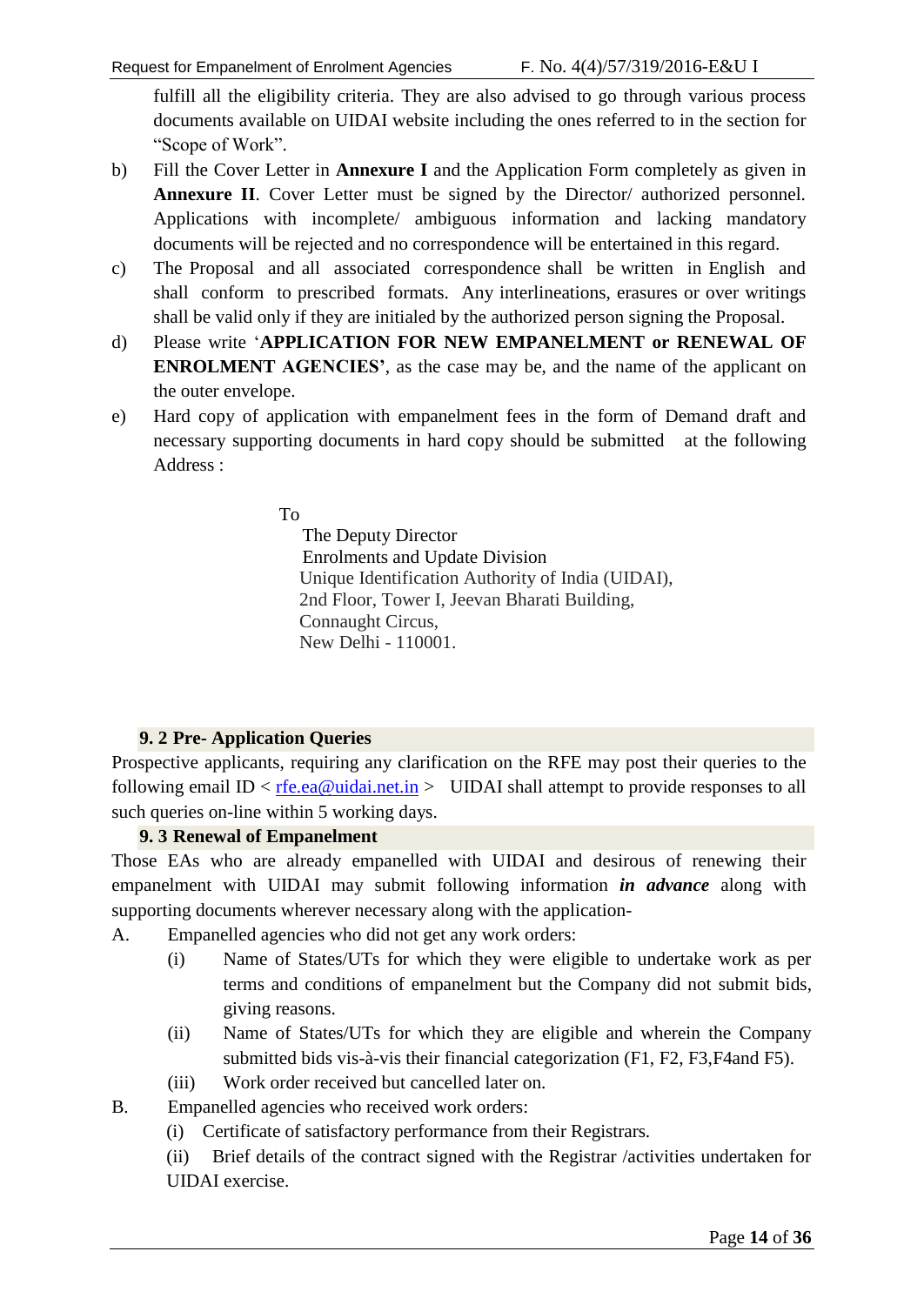#### <span id="page-14-0"></span>**9. 4 Fees for Request for Empanelment**

The RFE is available to be downloaded online, free of cost. However at the time of submission of RFE, applicants are required to pay **INR 10000**/- towards Request for Empanelment Fees in the form of Demand Draft drawn in favor of "Pay and Accounts Officer (PAO)", UIDAI, New Delhi" payable at New Delhi. This RFE Fees should be included along with the Application in a separate cover and this fee is Non-Refundable.

Those EAs who are already empanelled with UIDAI and desirous of renewing their empanelment with UIDAI may submit their request in the prescribed pro forma (Annexure-II) along with a fee of **INR 5000**/- drawn in favour of Pay and Accounts Officer (PAO), UIDAI, New Delhi.

The empanelment shall be valid for a period of three year subject to compliance of all requirements. The Enrollment agency shall pay the prescribed fees for renewal of empanelment at the time of next RFE.

*"*The selected applicants shall be required to furnish an unconditional and irrevocable Bank Guarantee equivalent to INR 200000/-, from a scheduled commercial bank in India valid for the entire period of empanelment. The Bank Guarantee shall be drawn in favour of PAO, UIDAI, New Delhi. The Bank Guarantee should be submitted within 30 days of the date of communication of the acceptance of the request for empanelment as Enrolment Agency with UIDAI." Validity of Bank Guarantee should last at least 60 days beyond the normal term of empanelment. Breach/default of the Terms and Conditions of the said Empanelment, and non-compliance with directions to rectify in given time frame will result in invoking of the Bank Guarantee. The existing EAs seeking renewal of empanelment have the option to get their existing Bank Guarantees extended suitably for the new term.

#### **Note: Bank Guarantee shall be waived off for government agencies and agencies controlled by government**

#### **9. 5 Evaluation for Empanelment based on Technical Capability**

<span id="page-14-2"></span><span id="page-14-1"></span>The process of evaluation for Empanelment of Enrolling Agencies shall be as given below: **9.5.1 Evaluation for Empanelment at Level T1**

Evaluation for empanelment at Level T1 involves the assessment of the applicant organization through documentary evidence for its nature of business, stated competence, financial turnover and organization background and its suitability for UIDAI enrolment activities. This stage of evaluation requires:

- a) Cover Letter in prescribed format in Annexure I signed by the Director/Authorized Personnel
- b) Application Form in prescribed format, given at Annexure II in hard copy
- c) Demand Draft of Request for Empanelment Fees along with the Application
- d) Registration details of the organization (all consortium members in case of consortium)
- e) Letter of Association in case of consortium and certified true copy of the agreement between the prime applicant and the other members
- f) Brief write-up on organization"s activities, nature of business, locations, number of employees (all consortium members in case of consortium)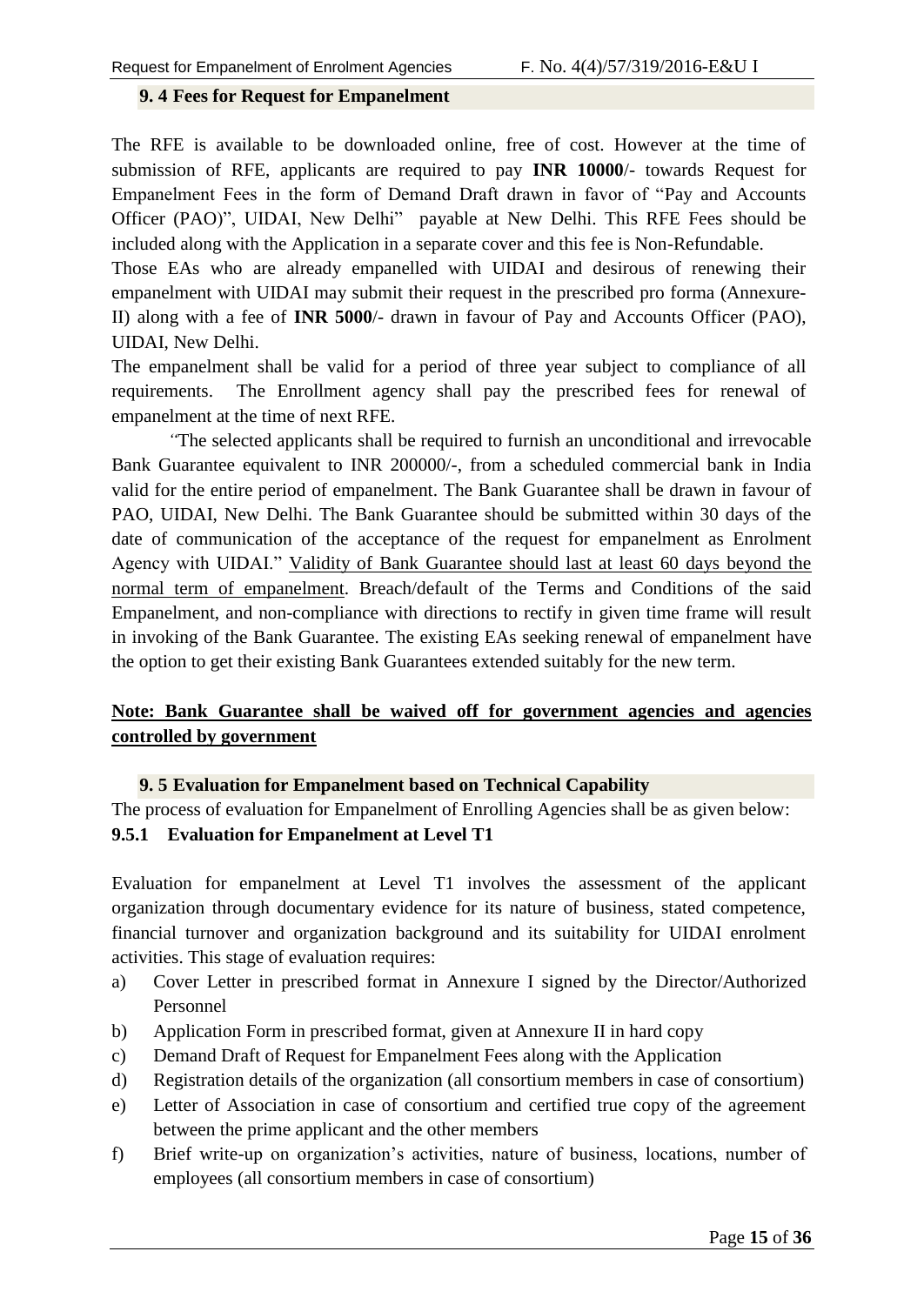- g) Annual Turnover/Grants in Aid/Net Worth details & supporting documents for last three financial years
- h) PAN number and VAT/Service Tax number proof verification
- i) States/ UTs in which the applicant is interested to work

UIDAI may also conduct a background check of the applicant, wherever deemed necessary, and shall have the complete right to disqualify an applicant, in case the information provided by the applicant is found to be incorrect.

#### <span id="page-15-0"></span>9.5.2 **Evaluation for Empanelment at Level T2 /Level T3/ Level T4**

The applicants have to satisfy the General Eligibility Criteria and submit all the mandatory list of documents. In addition, for Level T2 / T3/T4, the Enrolment Agency should submit the information on the name, EA code and the number of Enrolments which have resulted in successful Aadhaar generation. UIDAI shall verify these details with the information generated by the Management Information System (MIS). On successful verification, the Enrolment Agency shall be empanelled/ elevated to Level T2 /T3/T4 status depending upon eligibility.

#### **9. 6 Evaluation for Empanelment based on Financial Capacity**

<span id="page-15-1"></span>The Enrolment Agencies shall be empanelled under Tier F1, Tier F2, Tier F3, Tier F4 or Tier F5 based on the Net Worth (for Commercial Organizations) as on 31.3.2016 OR Annual Turnover/ Grants-in-Aid (for NGOs/ Not-for-Profit Organizations) as on 31.3.2016. Empanelled Enrolment Agencies may progress to a higher tier only once in a financial year. .

#### **9. 7 Letter of Empanelment**

<span id="page-15-2"></span>After scrutinizing the complete details, UIDAI will empanel the applicants indicating the level of technical capability, States/UTs in which to undertake enrollment work, and bid capacity. The empanelled agencies will be issued a letter of empanelment which will also include the terms and conditions of the empanelment. Refer Annexure IV for Draft Terms and Conditions of Empanelment.

#### **9. 8 Disqualifications**

<span id="page-15-3"></span>UIDAI may, at its sole discretion, and at any time during the evaluation of proposal, disqualify any application received for empanelment, if the applicant has:

- a) Submitted the application after the response deadline.
- b) Not submitted Cover letter and/or Application Form.
- c) Incomplete/ Inconsistent information in application form/ cover letter with respect to the documents provided / financial details of the applicant organization.
- d) Made misleading or false representations in the forms, statements and attachments submitted as proof of the eligibility requirements.
- e) Exhibited a record of poor performance such as abandoning works, not properly completing the contractual obligations, inordinately delaying completion or financial failures, etc. in any project in the preceding three years.
- f) Submitted a proposal that is not accompanied by required documentation or is nonresponsive.
- g) Failed to provide clarifications within requisite timeframe, related thereto, when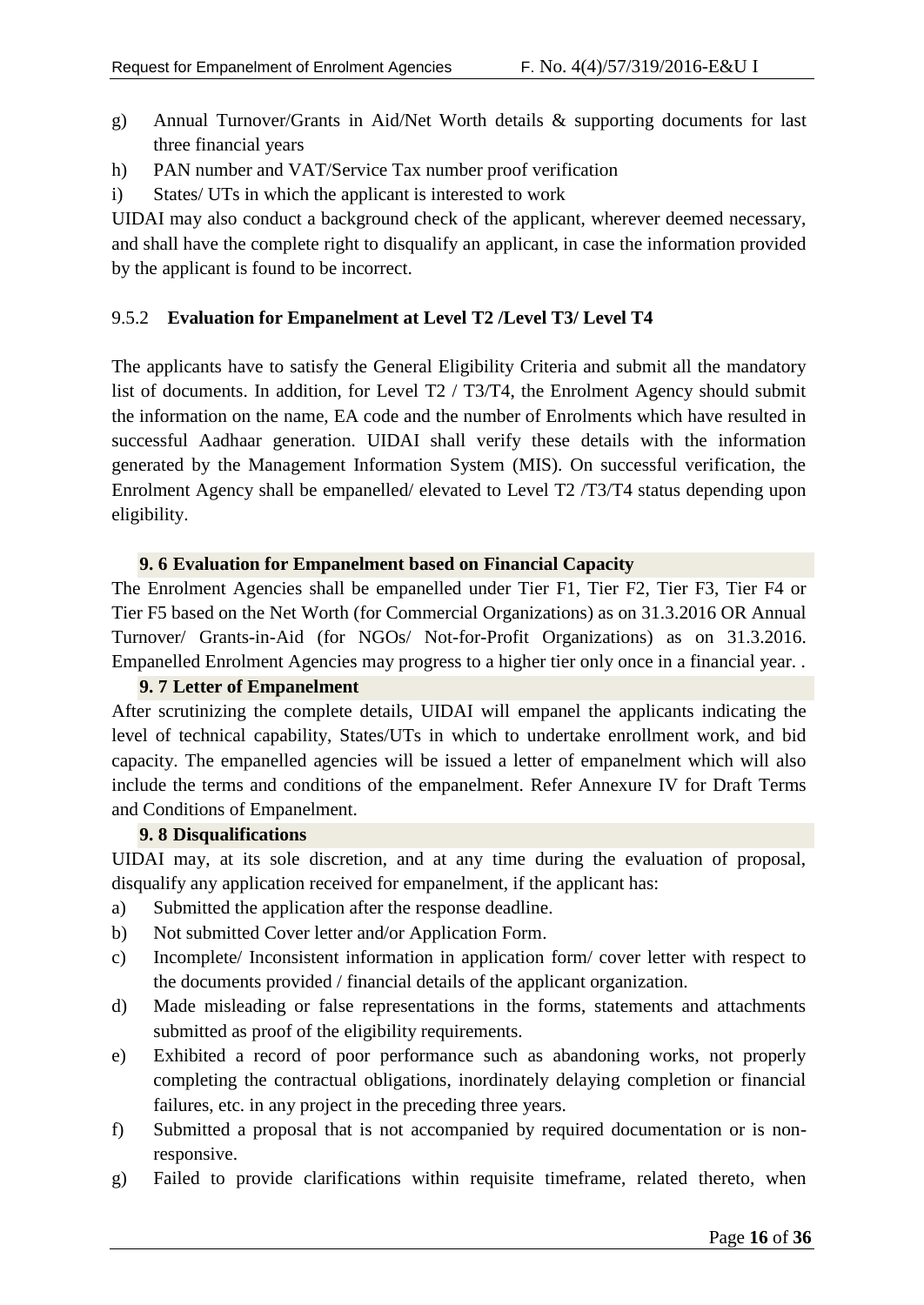sought.

- h) Net worth certificate submitted is not signed by a certified auditor in case of Private organizations and NGOs.
- i) Non-submission of certificate of satisfactory performance from the Registrar concerned in case of EAs which have commenced enrolments.
- j) If Agency has submitted more than one proposal, then only the first one will be considered
- k) Prosecuted for corrupt and fraudulent practices in any court of law.
- l) Blacklisted by any Government of India / State / UT Government or declared ineligible by the Govt. of India/State/UT Adm. for corrupt and fraudulent practices
- m) Agencies undertaking certification of Operator /Supervisors/ Master Trainers for UIDAI project will not be eligible for empanelment as Enrolment Agency or vice versa.
- n) Non-adherence to UIDAI prescribed processes, instructions, guidelines, in case of already empanelled agencies.
- o) Non-performance or poor performance during 2015-16, in case of already empanelled agencies.
- p) Agencies whose application was rejected on account of demographic or process errors will not be considered.

#### <span id="page-16-0"></span>**9. 9 Termination or cessation of Empanelment**

- a) Without prejudice to any other right or remedy it may have, either party may terminate this Agreement at any time by giving one month advance notice in writing to the other party.
- b) UIDAI reserves the right to withdraw/ terminate empanelment of applicant in any of following circumstances:
	- 1. Submission of false particulars/fake documents for securing empanelment.
	- 2. Information provided to UIDAI is found to be incorrect.
	- 3. Evidence of Sub-contracting of enrolment work
	- 4. Empanelment conditions are not met within the specified time period.
	- 5. Applicant becomes insolvent, bankrupt; resolution is passed for the winding up of the applicant"s organization.
	- 6. Significant changes to the organization leading to change of management, or in the course being conducted, are not notified to UIDAI.
	- 7. Non co-operation during audits/inspections by UIDAI/Registrars/auditing agencies empanelled/ appointed by these.
	- 8. Conditions arising from audits are not met within the specified time period.
	- 9. Misleading claims about the empanelment status are made.
	- 10. Clear evidence is received that empanelled agency is in breach of copyright.
	- 11. Non-adherence to the UIDAI enrolment processes and guidelines, which includes use of latest enrolment client version, timely client sync and upload of resident data packets.
	- 12. Not uploading correct enrolment center details.
	- 13. Poor quality of biometrics and demographics data.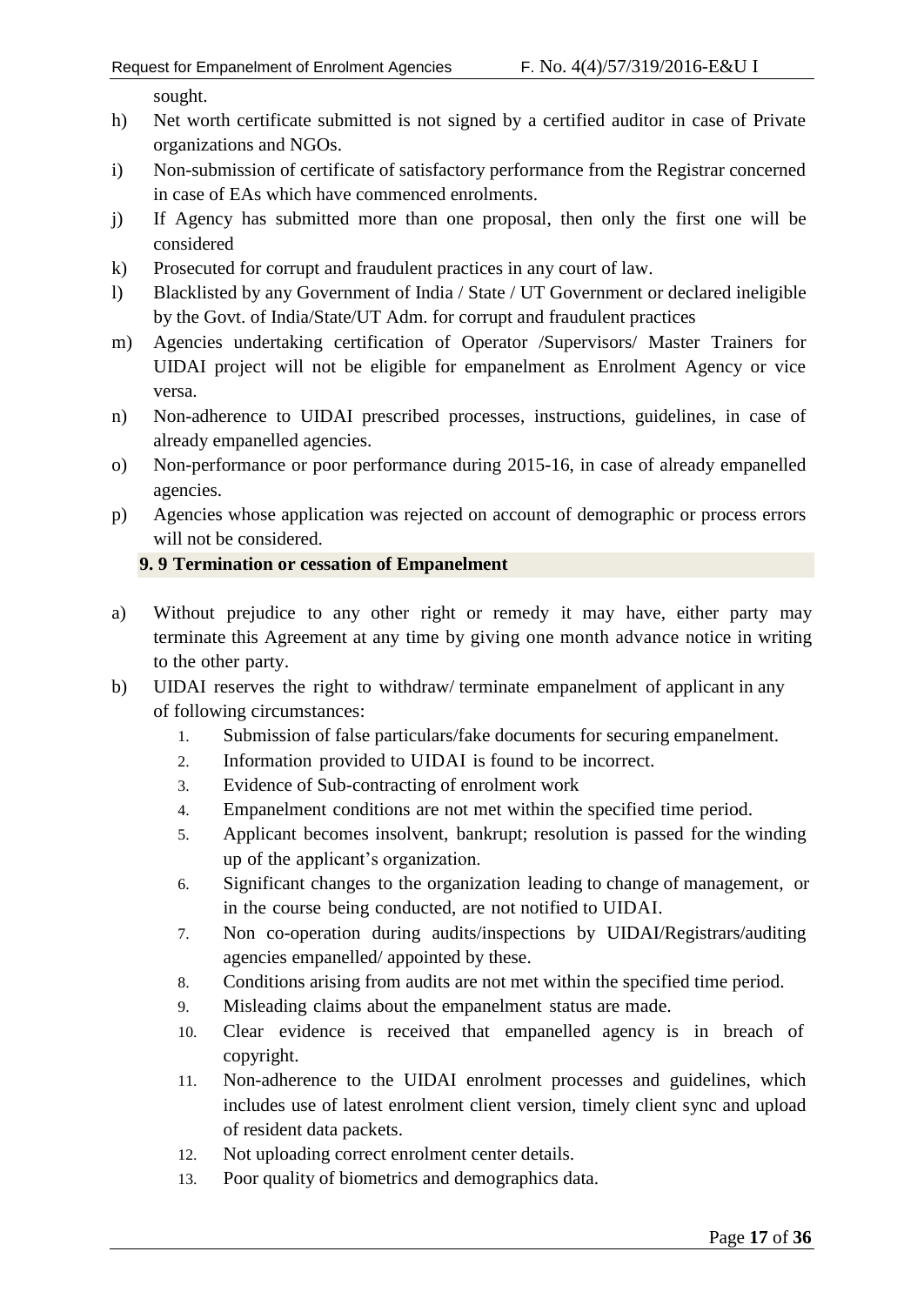- 14. Poor performance reports/Complaints received against the Enrolment Agency.
- 15. Usage of biometric devices which are not approved by UIDAI.
- 16. Deploying Enrolment Operators/supervisors who either do not have their Aadhaar generated and/or are uncertified and /or inactive as per UIDAI activation protocols.

17. Mismanagement of the enrolment centers. Poor performance reports from performance monitors.

- 18. Not maintaining the confidentiality of the documents, data collected or any other violation of UIDAI data security guidelines for Enrolment Agencies.
- 19. Non-provision of necessary infrastructure at the enrolment centers.
- 20. Undertaking enrolment operations at locations without valid agreement /approval of the Registrars
- 21. Soliciting information outside the scope of work
- <span id="page-17-1"></span>22. Any other reasons deemed fit by UIDAI

#### <span id="page-17-0"></span>**10. POST EMPANELMENT PROCESS AND AWARD OF WORK**

#### **10. 1 Compilation of Database of Empanelled Enrolling Agencies**

a) Upon completion of the RFE process, UIDAI will intimate successful applicants. The empanelled agencies will be issued a letter of empanelment which will also include the terms and conditions of the empanelment. The successful Applicants will have to accept and return a signed copy of the terms and conditions of empanelment as a token of their acceptance of the terms and conditions. They will also submit a Bank Guarantee, as prescribed by UIDAI, within 15 days of Letter of Empanelment, failing which the offer of empanelment will be withdrawn without any further correspondence.

#### **Note: Bank Guarantee shall be waived off for government agencies and agencies controlled by government**

- b) The UIDAI will compile a database of all the eligible and qualified Enrolling Agencies (EA) and categorize them as per the Level and Tier classification described above.
- c) The UIDAI will make available the list of all empanelled enrolling agencies (as per the indicative format and details shown above) to Registrars who wish to engage enrolling agencies for UID enrolment work. This list will be published on UIDAI portal http://uidai.gov.in/registrar-enrolments.html
- d) Using the above information, Registrars will be able to access details of the technical capability (Levels T1 to T4) and bid capacity (Tiers F1 to F5) for the enrolling agencies.
- e) The information contained in this list shall be subject to revision at frequent intervals based on updated information provided by EAs, Registrars, and information obtained from the UID Management Information System (MIS).

#### <span id="page-17-2"></span>**10. 2 Award of Enrolment Work to Empanelled EAs**

The Empanelment of an Enrolment Agency requires Acceptance of the terms and conditions of enrolment and submission of the Bank Guarantee.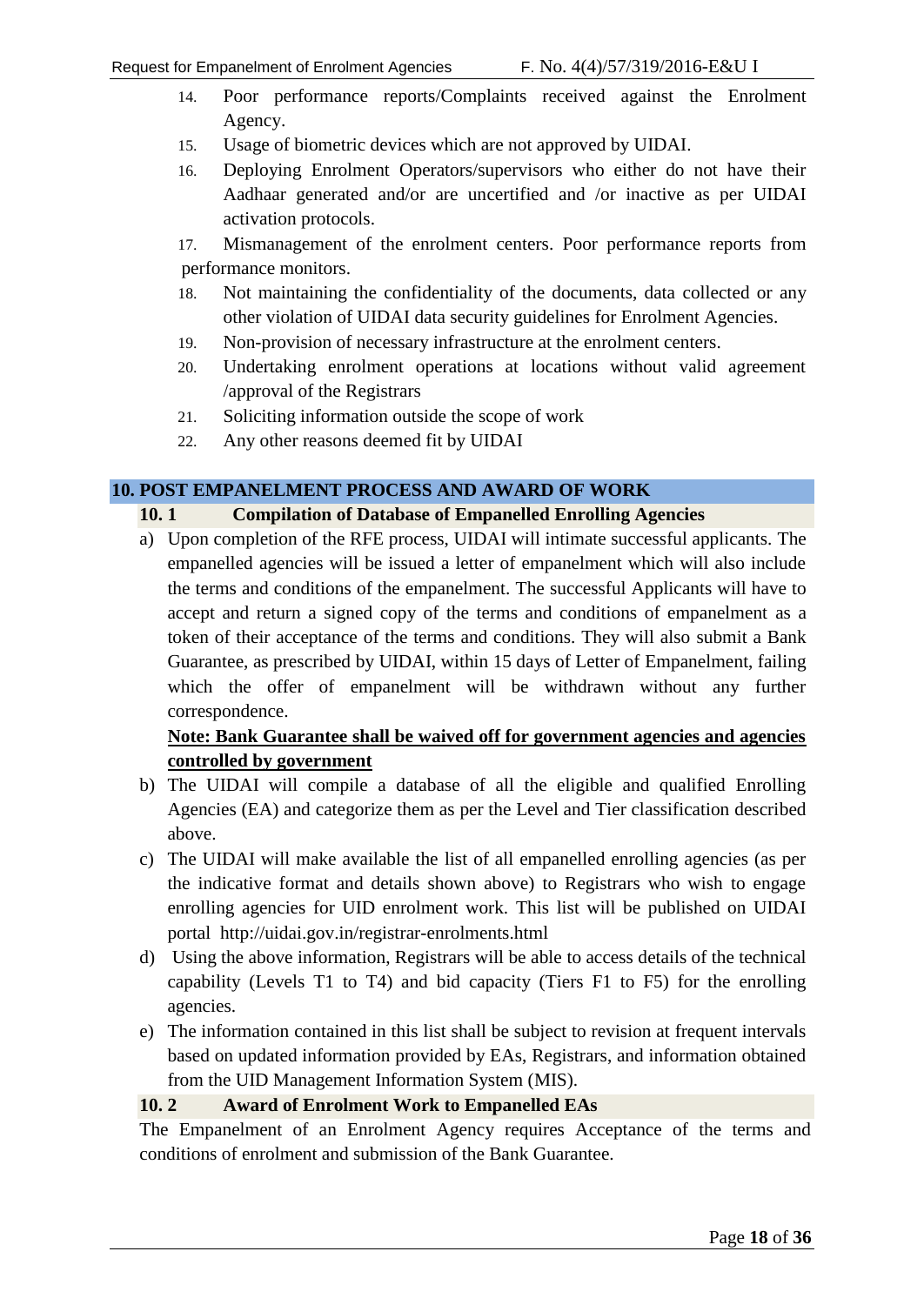No agreement / contract will be signed by the Enrolment Agency with UIDAI, nor does the empanelment of an enrolment agency commit any enrolment work to the agency. The empanelled agencies have to compete and seek enrolment work from the Registrars alone, who will sign appropriate contracts with them on acceptance of their bids.

#### <span id="page-18-0"></span>**11. GENERAL TERMS AND CONDITIONS**

The following terms and conditions are of a general nature, and are given here only for the information of the prospective enrolling agencies. Every project and assignment shall be awarded subject to the specific terms and conditions applicable to that project which will be imposed through specific contracts and agreements to be signed for that project. UIDAI will not sign any contract directly with the empanelled enrolling agencies.

- **11.1 Nativity:** The organization must be registered and audited statement must be declared in India.
- **11.2 Relationship:** Nothing mentioned herein shall be construed as relationship of master and servant or of principal and agent as between the "UIDAI and "the applicant. No partnership shall be constituted between UIDAI and the applicant by virtue of this Empanelment, nor shall either party have powers to make, vary or release contractual obligations on behalf of the other party, or represent that by virtue of this or any other empanelment, a partnership has been constituted, or that it has any such power. The applicants shall be fully responsible for the services performed by them or on their behalf.

Neither party shall use the other parties name or any service or proprietary name, mark or logo of the other party for advertising or promotional purpose without first having obtained the other party"s prior written approval.

#### **11.3 Performance Assessment:**

EA's performance will be assessed during the execution of the project / assignment and any deficiencies and short-falls will be dealt with in accordance of the contract terms associated with the project / assignment. It could also lead to termination/withdrawal of empanelment as well as imposition of penalties in case of demographic data and process errors.

#### **11.4 Fraud and Corruption:**

UIDAI requires that the enrolment agencies empanelled through this process must observe the highest standards of ethics during the performance and execution of the awarded contract(s).

**11.5** UIDAI will reject the application for empanelment, if the applicant recommended for empanelment, has been determined by UIDAI to having been engaged in corrupt, fraudulent, unfair trade practices, coercive or collusive.

These terms are defined as follows:

(a) "Corrupt practice" means the offering, giving, receiving or soliciting of anything of value to influence the action of UIDAI or any personnel in contract executions.

(b) "Fraudulent practice" means a misrepresentation of facts, in order to influence a procurement process or the execution of a contract, to UIDAI, and includes collusive practice among applicants (prior to or after Proposal submission) designed to establish proposal prices at artificially high or non-competitive levels and to deprive UIDAI of the benefits of free and open competition.

(c) "Unfair trade practices" means supply of services different from what is ordered on, or change in the Scope of Work which was agreed to.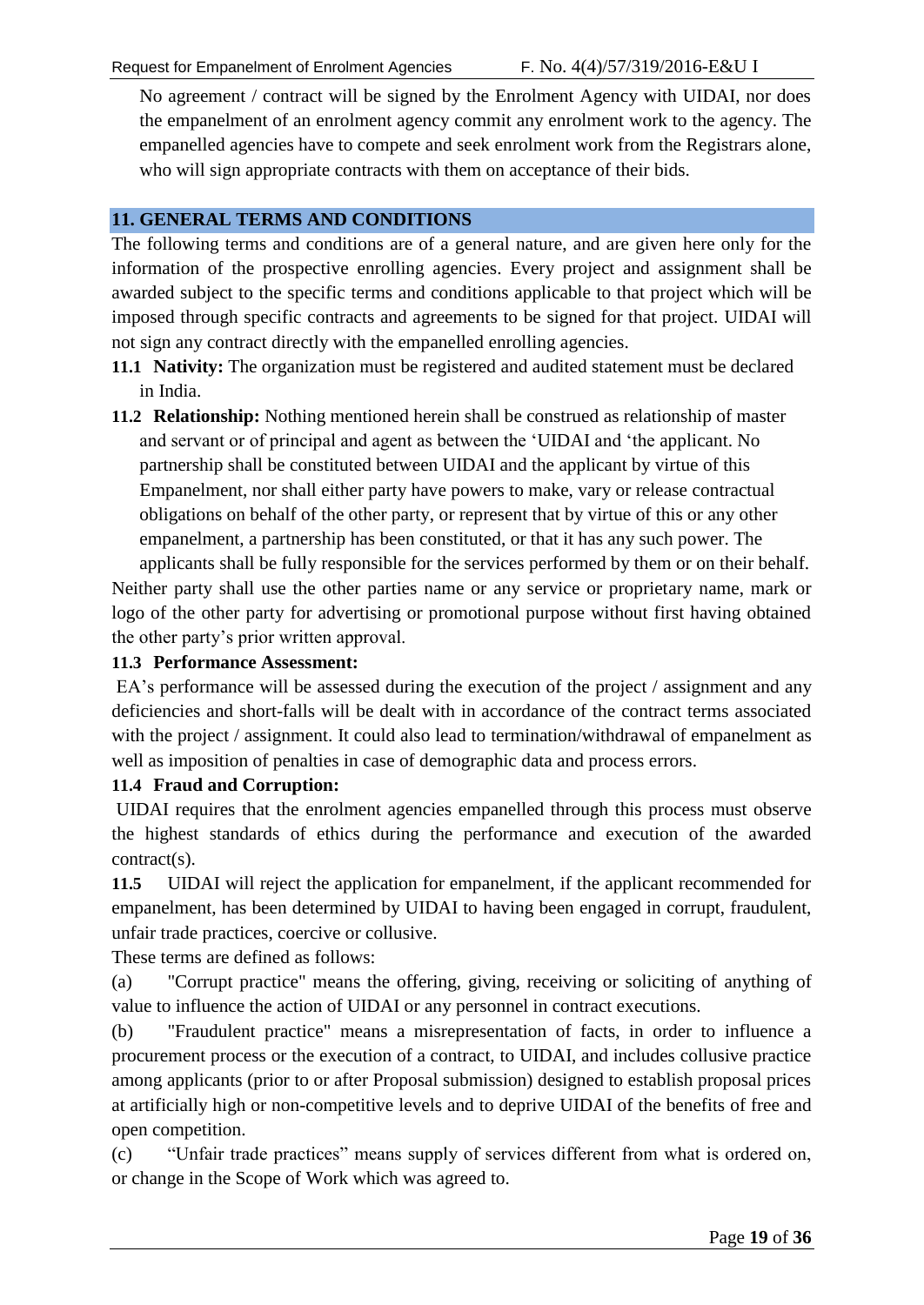(d) "Coercive practices" means harming or threatening to harm, directly or indirectly, persons or their property to influence their participation in the execution of contract.

(e) "Collusive practices" means a scheme or arrangement between two or more applicants with or without the knowledge of the UIDAI, designed to establish prices at artificial, noncompetitive levels;

(d) UIDAI will reject an application for empanelment, if it determines that the applicant recommended for empanelment has, directly or through an agent, engaged in corrupt, fraudulent, unfair trade, coercive or collusive practices in competing for the contract in question.

**11.6 Confidentiality:** Information relating to evaluation of application and recommendations concerning empanelment shall not be disclosed.

**11.7 Governing Language:** All contracts and documents shall be written in English Language.

**11.8 Applicable Law:** Applicable Law means the laws and any other instruments having the force of law in India as they may be issued and in force from time to time.

**11.9 Legal Jurisdiction:** The interpretation validity, and performance of this document, shall be governed in all respects in accordance with the Indian Laws. All legal disputes between the parties shall be subject to the jurisdiction of the Courts situated in Delhi only.

**11.10 Duration of Empanelment:** The empanelment under the scheme shall be valid for three years. .

**11.11 Advertising and Promotion:** The advertisement and marketing material (posts, marketing brochure content on the website, emails and postal letters etc.) used by the enrolling agencies shall be in accordance with the guidelines laid down by UIDAI. The enrolling agencies shall not use the Name of UIDAI, its brand name – AADHAAR, and its Logo, to promo**te their interest in any** manner in any programme not connected / related or being undertaken for UIDAI.

**11.12 Enrolment guidelines:** UIDAI has the discretion to change the prescribed procedure for enrolment, setting up of enrolment station/ centre and the staffing of the enrolment stations/centres without prior notice.

**11.13 Indemnity:** The applicants will indemnify UIDAI against any misuse of UIDAI Name, Brand Name - AADHAAR and Logo. For any misuse of UIDAI name and logo, the applicant themselves will be held responsible. UIDAI will take necessary actions for such cases. UIDAI will not be responsible for any miscommunication or harm caused to any party because of any misrepresentation of its name and logo by the applicant.

**11.14 Conflict of Interest:** UIDAI requires that empanelled enrolment agencies shall provide professional and objective services and at all times hold the UIDAI"s interests paramount, strictly avoid conflicts of interest with other assignments or their own corporate interests and act without any consideration for future work. The fidelity of the enrolment process and the enrolment data shall be maintained at all times.

Without limitation on the generality of the foregoing, applicants, and any of their affiliates, shall be considered to have a conflict of interest and shall not be empanelled, under any of the circumstances set forth below:

(i) **Conflicting relationships:** An applicant (including its Personnel and Sub- Agencies) that has a business or family relationship with a member of the UIDAI's staff who is directly or indirectly involved in any part of: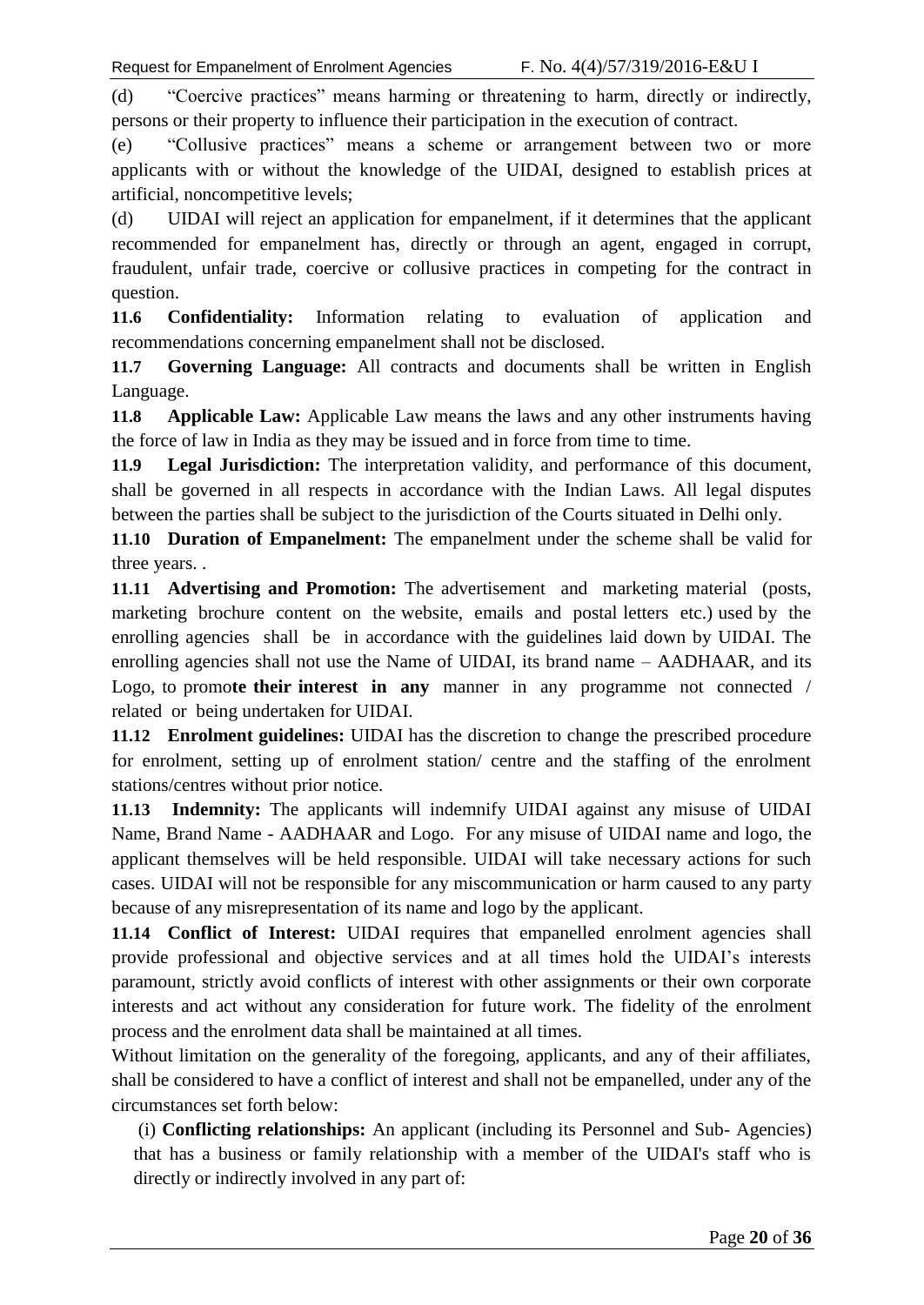(a) The preparation of the Terms of Reference of the project/ assignment,

(b) The selection process for such project / assignment

(ii) Applicants have an obligation to disclose any situation of actual or potential conflict that impacts their capacity to serve the best interest of the UIDAI, or that may reasonably be perceived as having this effect. Failure to disclose said situations may lead to the disqualification of the Agency or the termination of its Empanelment.

(iii) Applicants shall furnish information on commissions and gratuities, if any, paid or to be paid to agents relating to this application and during execution of the assignment if the applicant is awarded the Empanelment.

(iv) The empanelled enrolling agencies will not be eligible to participate or under-take any activities related to the Testing and Certification or Audit work component of UID project.

**11.15 Only one application:** An applicant may only submit one proposal on its own. If an applicant submits more than one proposal on its own, all such subsequent proposals shall be disqualified.

**11.16 Amendment:** At any time prior to deadline for submission of applications, UIDAI may for any reason, modify this document. The amendment document shall be notified through website and such amendments shall be binding on all applicants.

**11.17** Right to Inspect and Audit: UIDAI shall have the right to:

- (i) Carry out any inspection, background checks, audits of the empanelled enrolling agencies
- (ii) Verify any allegations made by/ made against the enrolling agencies
- (iii) Carry out scheduled/ un-scheduled visits to any of the enrolment centres/ stations manned by the enrolling agencies by authorized officials/ nominated agencies
- (iv) Oversee the processes and operations of the enrolling agencies
- (v) Impose decisions on empanelment status /empanelment tiers / Renewal request/ Upgrade of empanelment tiers, based on Performance Monitoring at the Enrolment Centres and data analysis

#### **11.18 Disclaimer:**

- (i) This Request for Empanelment (RFE) is not an offer by the UIDAI, but an invitation to receive responses from eligible interested applicants for Empanelment of Enrolling Agencies to undertake demographic and biometric data collection for UID enrollment. UIDAI will empanel such applicants who fulfill the eligibility criteria for awarding such work by various Registrars. No contractual obligation whatsoever shall arise from the RFE process.
- (ii) The RFE evaluation shall be strictly based on the information and supporting documents provided by the applicants in the application submitted by them. It is the responsibility of the applicants to provide all supporting documents necessary to fulfill the mandatory eligibility criteria. In case, information required by UIDAI is not provided by applicant, UIDAI shall proceed with evaluation based on information provided and shall not request the applicant for further information. Hence, responsibility for providing information as required in this form lies solely with applicant.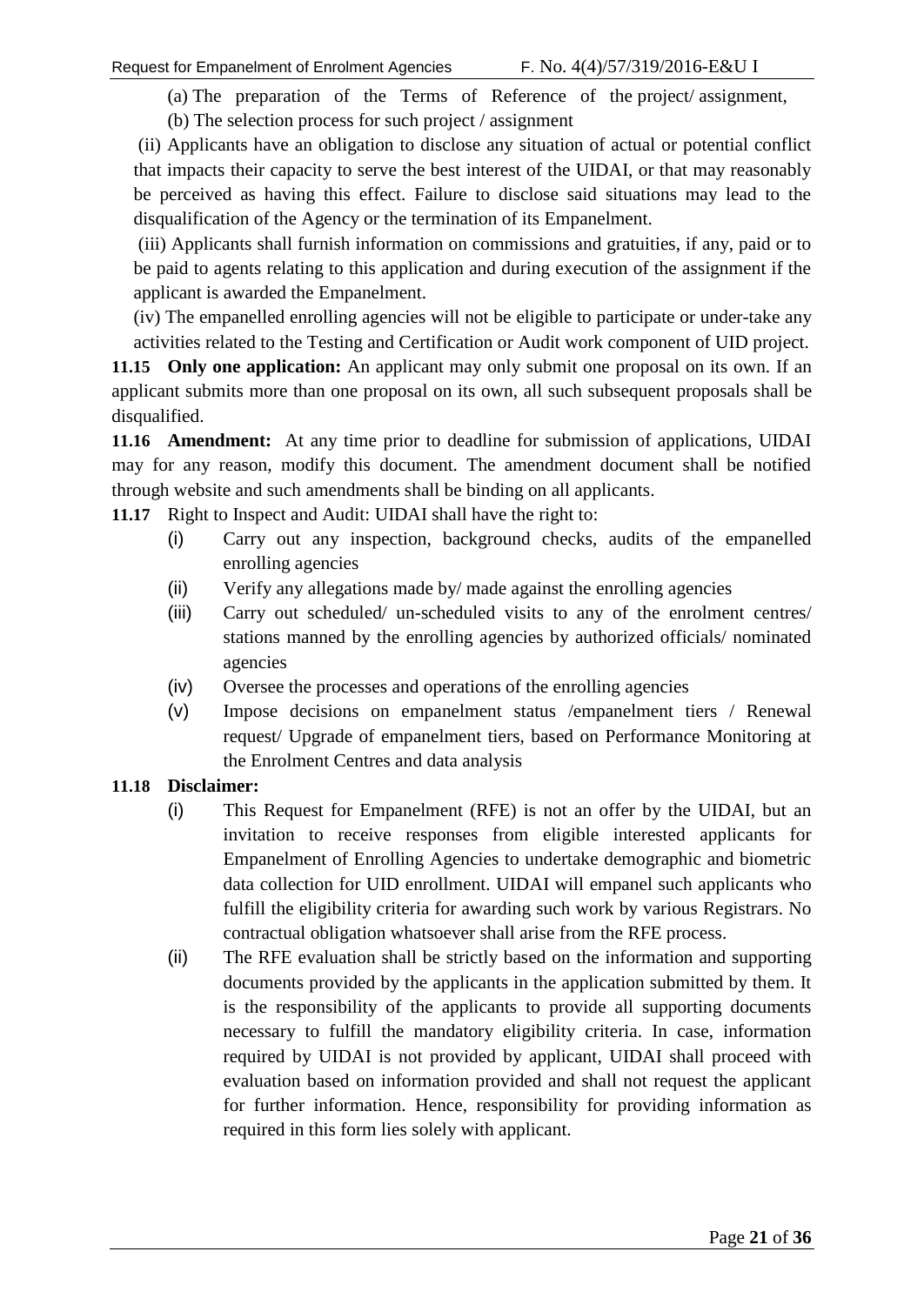#### <span id="page-21-0"></span>**12. Annexure I – Covering Letter**

(To be submitted on the Letter head of the applicant)

To,

Deputy Director, Enrolment and Update Division, Unique Identification Authority of India (UIDAI), 3rd Floor, Tower II, Jeevan Bharati Building, Connaught Circus, New Delhi – 110001.

Dear Sir / Madam,

Ref: Request for Empanelment (RFE) Notification No. F. No. 4(4)/57/319/2016-E &U-I dated ………….., 2017.

- 1. Having examined the RFE document, we, the undersigned, herewith submit our response to your RFE Notification dated \_\_\_\_\_\_\_\_\_ for Empanelment of Enrolling Agencies under UID Project, in full conformity with the said RFE document. (in case of consortium, the names of the consortium partners shall be provided here)
- 2. We have read the provisions of the RFE document; the various process documents referred to in this RFE and familiarized ourselves with them, and confirm that these are acceptable to us. We further declare that additional conditions, variations, deviations, if any, found in our RFE shall not be given effect to.
- 3. We agree to abide by this RFE, consisting of this letter, the detailed response to the RFE and all attachments for submission of proposal as stipulated in the RFE document.
- 4. We would like to declare that we are not under a declaration of ineligibility for corrupt or fraudulent practices.
- 5. We hereby declare that we have not been blacklisted by any Central/ State/ UT Government /Public Sector Undertaking.
- 6. We hereby declare that our field enrolments are not currently suspended by UIDAI/ their Registrars and/or have been refused empanelment in the Aadhaar project, in the past by UIDAI for any reason.
- 7. We hereby declare that we have not been charged with any fraudulent activities by any Central/ State/ UT Government / Public Sector Undertaking.
- 8. We hereby declare that we are a non-political and non-denominational organization with no affiliation to any political parties or religion (Applicable to NGOs and Not-forprofit organisations).
- 9. We hereby declare that all the information and statements made in this RFE are true and accept that any misrepresentation contained in it may lead to our disqualification.
- 10. We understand that UIDAI is not bound to short-list / accept any proposal received in response to this RFE.
- 11. We understand that Empanelment with UIDAI does not guarantee that every / any of the applicants shall be invited to bid for, or be awarded a project / assignment.
- 12. In case we are empanelled as an Enrolling Agency, we shall provide all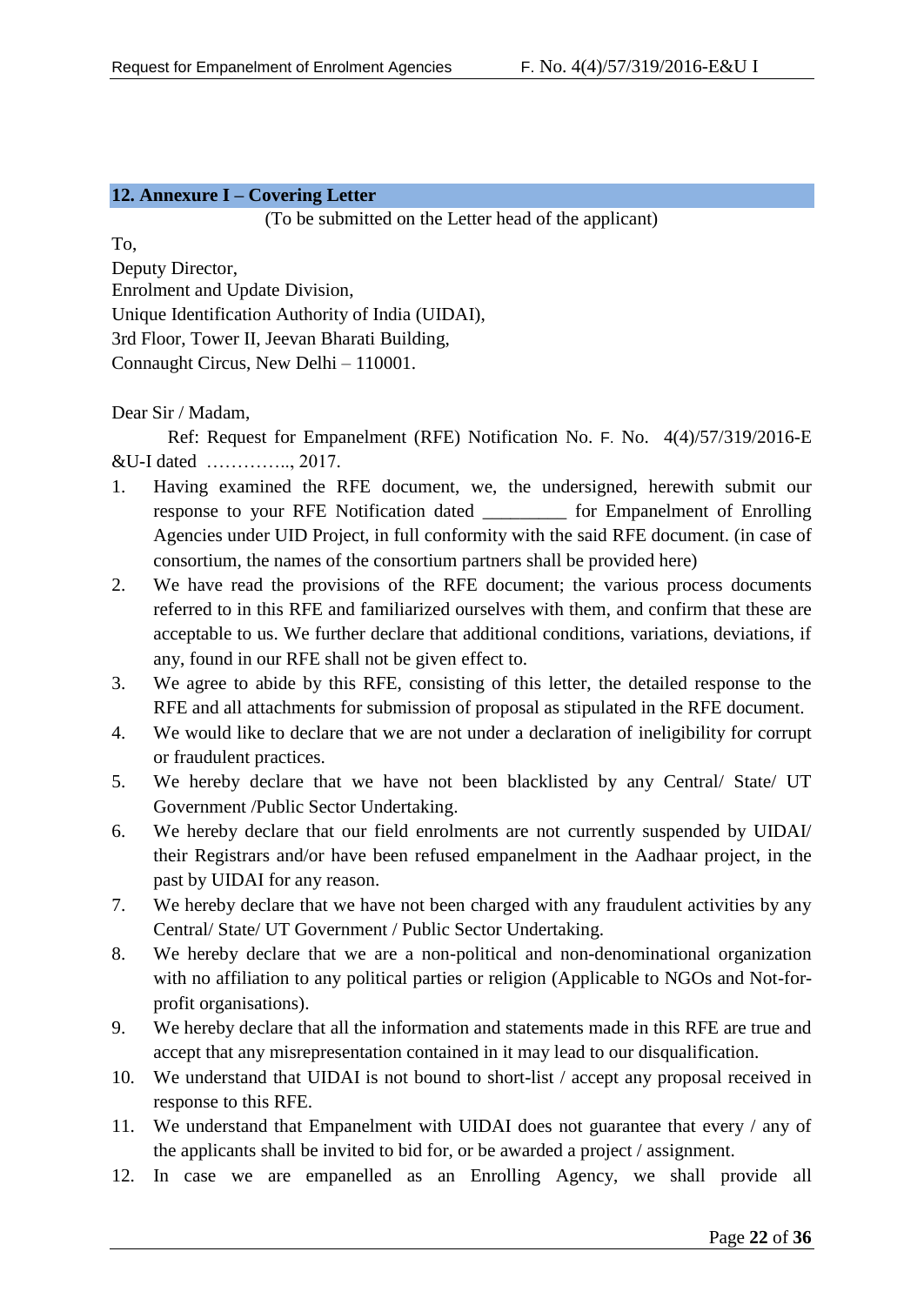assistance/cooperation required by UIDAI appointed auditing agencies/ UIDAI officials for performing their auditing and inspection functions. We understand that our noncooperation for the same shall be grounds for termination of empanelment.

13. In case we are empanelled as an Enrolling Agency, we agree to abide by all the terms & conditions of the Letter of Empanelment that will be issued by UIDAI.

We hereby declare that our proposal submitted in response to this RFE is made in good faith and the information contained is true and correct to the best of our knowledge and belief.

Sincerely,

[Applicant's Name with seal] Name: Title: Signature: Date: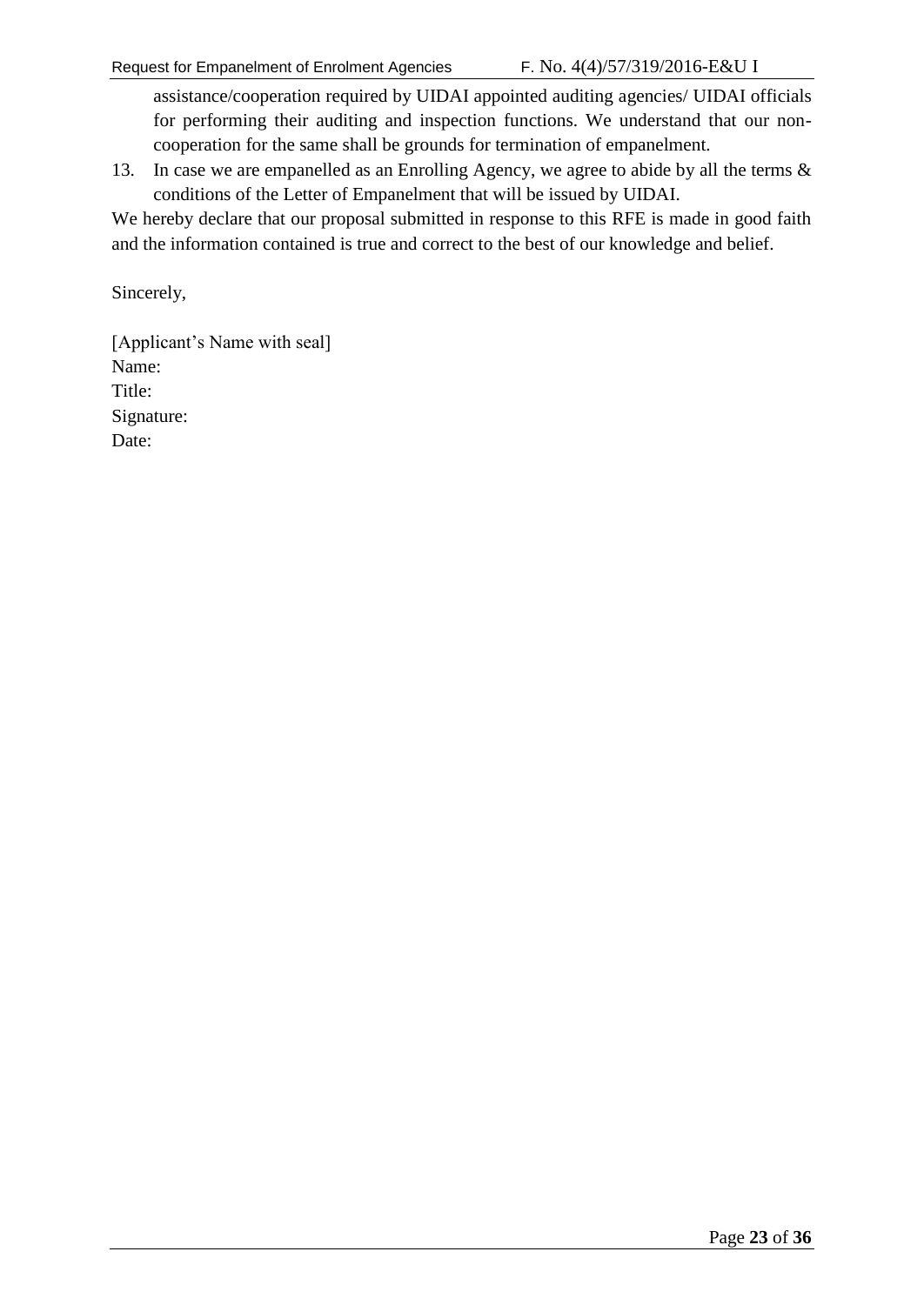### <span id="page-23-0"></span>**13. Annexure-II – Application Form for EMPANELMENT**

| Sl.No. | <b>Information required</b>                 | Information to be provided by applicants |
|--------|---------------------------------------------|------------------------------------------|
| 1.     | Whether request is for New                  |                                          |
|        | Empanelment/Renewal of                      |                                          |
|        | Empanelment                                 |                                          |
| 2.     | Whether request is for Camp Mode or         |                                          |
|        | PEC Mode                                    |                                          |
| 3.     | Is it Single Agency Bid OR                  |                                          |
|        | Consortium Bid:                             |                                          |
| 4.     | Name of Single Agency/ Prime Agency         |                                          |
|        | (in case of Consortium):                    |                                          |
| 5.     | In case of Consortium Bid, name of          |                                          |
|        | <b>Consortium Members:</b>                  |                                          |
|        | a.<br>.                                     |                                          |
|        | $b. \ldots$                                 |                                          |
|        | $C.$                                        |                                          |
| 6.     | Legal Status of Single Agency/ Prime        |                                          |
|        | Agency:                                     |                                          |
|        | a. Whether Government/ Semi-                |                                          |
|        | Government/ PSU/ NGO/ Not                   |                                          |
|        | for Profit/Private etc.:                    |                                          |
|        | b. PAN number of the Organization           |                                          |
|        | c. VAT/Service Tax Registration             |                                          |
|        | number of the Organization                  |                                          |
|        | (Provide these above details for each       |                                          |
|        | consortium member, in case of a             |                                          |
|        | consortium bid)                             |                                          |
| 7.     | Date of Incorporation of Single             |                                          |
|        | Applicant/ Consortium team members;         |                                          |
|        | and Name of Certificate of                  |                                          |
|        | Incorporation                               |                                          |
| 8.     | Brief Write-up on the Organization's        |                                          |
|        | activities and Business Areas in case of    |                                          |
|        | Private/ Commercial Organization/           |                                          |
|        | PSU/ Govt. Company/ Autonomous              |                                          |
|        | Body<br>(include details on each consortium |                                          |
|        | member, in case of consortium bid):         |                                          |
| 9.     | In case of NGO/Not for Profit, please       |                                          |
|        | provide the following information           |                                          |
|        | (include details of each consortium         |                                          |
|        | member also separately):                    |                                          |
|        |                                             |                                          |
|        | Principal field(s) of<br>a)                 |                                          |
|        | activity/operation                          |                                          |
|        | b) Principal sources of funding             |                                          |
|        | c) Managing Committee/ Governing            |                                          |
|        | Body/ Office Bearers                        |                                          |
|        |                                             |                                          |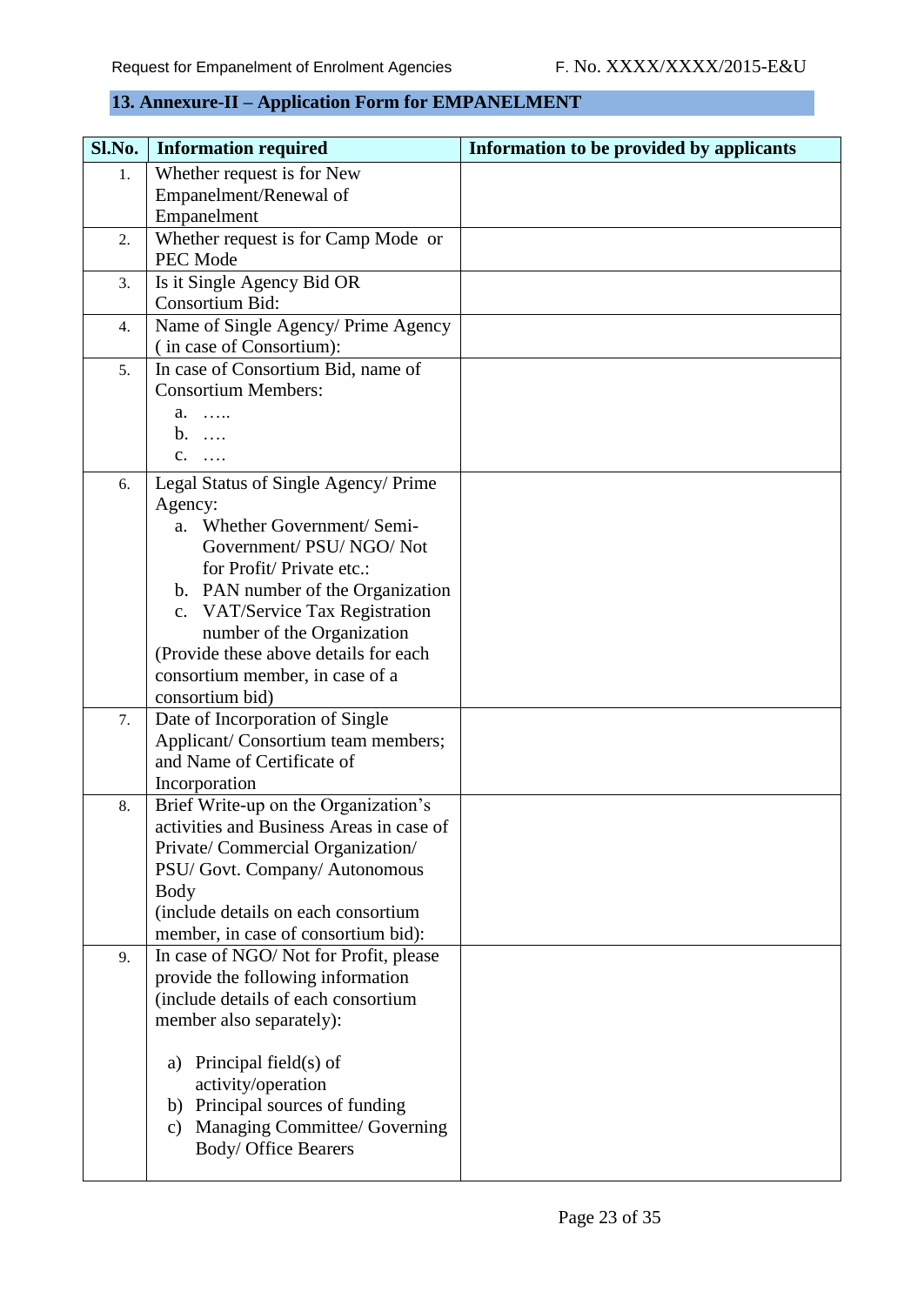| 10.a | Contact Details of the                                                  |                                                           |                               |  |  |  |
|------|-------------------------------------------------------------------------|-----------------------------------------------------------|-------------------------------|--|--|--|
|      | CEO/Chairman/Managing Director.                                         |                                                           |                               |  |  |  |
|      | Name                                                                    |                                                           |                               |  |  |  |
|      | Designation                                                             |                                                           |                               |  |  |  |
|      | Address                                                                 |                                                           |                               |  |  |  |
|      | Email                                                                   |                                                           |                               |  |  |  |
|      | Phone /FAX numbers                                                      |                                                           |                               |  |  |  |
|      | Contact Details of the nodal person for                                 |                                                           |                               |  |  |  |
|      | Aadhaar project.                                                        |                                                           |                               |  |  |  |
|      | Name of Nodal Person                                                    |                                                           |                               |  |  |  |
|      | Designation                                                             |                                                           |                               |  |  |  |
|      | Address                                                                 |                                                           |                               |  |  |  |
|      | Email                                                                   |                                                           |                               |  |  |  |
|      | Phone /FAX numbers                                                      |                                                           |                               |  |  |  |
| 10.b | In case of renewal, brief details of the                                |                                                           |                               |  |  |  |
|      | contract signed with the Registrar                                      |                                                           |                               |  |  |  |
|      | undertaken for<br>/activities<br><b>UIDAI</b>                           |                                                           |                               |  |  |  |
|      | project. Details of Bids made be                                        |                                                           |                               |  |  |  |
|      | included in case no contracts were                                      |                                                           |                               |  |  |  |
|      | awarded.                                                                |                                                           |                               |  |  |  |
| 10.c | reasons, if any,<br>Give<br>for<br>non-                                 |                                                           |                               |  |  |  |
|      | participation in RFQ floated<br>by                                      |                                                           |                               |  |  |  |
|      | Registrars                                                              |                                                           |                               |  |  |  |
| 11   | In case of renewal whether certificate                                  |                                                           |                               |  |  |  |
|      | satisfactory performance<br>of<br>from                                  |                                                           |                               |  |  |  |
| 12   | Registrars is submitted by EA.<br>Net Worth of the Single Agency/ Prime | Provide this information for each of the previous 3 years |                               |  |  |  |
|      | Agency in each of the previous 3                                        |                                                           |                               |  |  |  |
|      | financial years ending 31 <sup>st</sup> March 2016,                     | <b>Assets in INR Lac</b>                                  | <b>Liabilities in INR Lac</b> |  |  |  |
|      | 2015 and 2014 in case of a Private/                                     | Current                                                   | Short term                    |  |  |  |
|      | Commercial organization/PSU/Govt.                                       | Assets                                                    | liabilities                   |  |  |  |
|      | Company/ Autonomous Body, duly                                          | Fixed                                                     | Long term                     |  |  |  |
|      | certified by the Company Auditor (do                                    | Assets                                                    | liabilities                   |  |  |  |
|      | not include intangible assets)                                          | Long term                                                 |                               |  |  |  |
|      |                                                                         | investments                                               |                               |  |  |  |
|      | Existing empanelled EAs should only                                     |                                                           |                               |  |  |  |
|      | submit accounts/Auditor's certificate                                   |                                                           |                               |  |  |  |
|      | for 2015-16. However, they should                                       | Total                                                     | Total                         |  |  |  |
|      | provide the information for all 3 years                                 | Assets (A)                                                | Liabilities                   |  |  |  |
|      | in this form.                                                           |                                                           | (B)                           |  |  |  |
|      |                                                                         | <b>Total Net Worth as</b>                                 |                               |  |  |  |
|      |                                                                         | of $(A-B)$                                                |                               |  |  |  |
|      |                                                                         |                                                           |                               |  |  |  |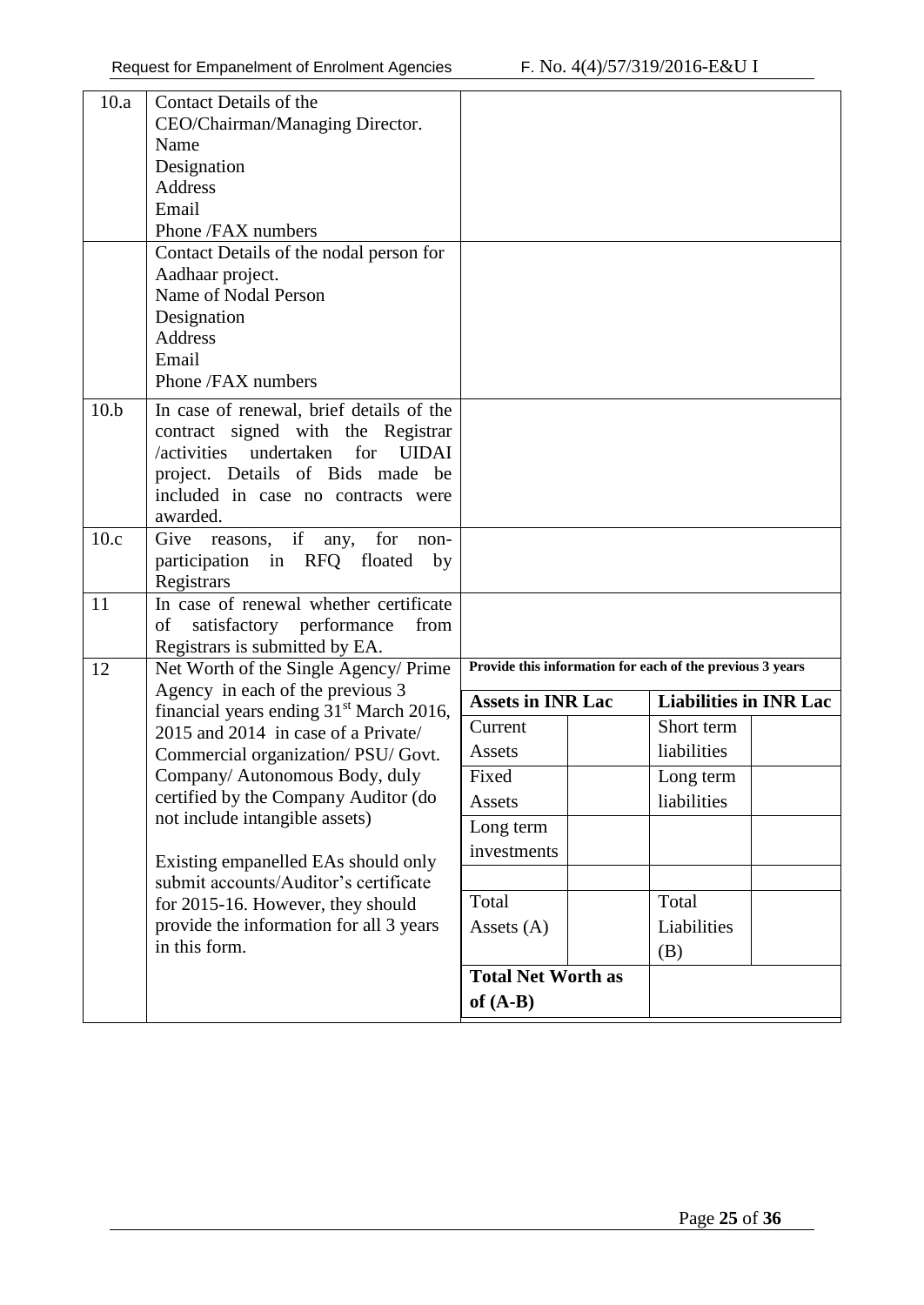| 13<br>14 | Turnover/ Grants in Aid of Single<br>Agency/ Prime Agency in each of the<br>previous 3 financial years ending 31 <sup>st</sup><br>March 2014, 2015, 2016 in case of<br>NGO/Not-for-Profit, duly certified by<br>the Auditor<br>Existing empanelled EAs should only<br>submit accounts/Auditor's certificate<br>for 2015-16. However, they should<br>provide the information for all 3 years<br>in this form.<br>Profitability (Profit Before Tax) | <b>Financial</b><br>Year<br>2013-14<br>2014-15<br>2015-16<br><b>Financial Year</b> | <b>Turnover</b><br>in INR<br>Lac | <b>Grants-in-Aid in</b><br><b>INR Lac</b> |  |
|----------|---------------------------------------------------------------------------------------------------------------------------------------------------------------------------------------------------------------------------------------------------------------------------------------------------------------------------------------------------------------------------------------------------------------------------------------------------|------------------------------------------------------------------------------------|----------------------------------|-------------------------------------------|--|
|          |                                                                                                                                                                                                                                                                                                                                                                                                                                                   | 2013-14<br>2014-15<br>2015-16                                                      |                                  | <b>Profits in INR Lac</b>                 |  |
| 15       | Locations where the organization and<br>its consortium members have offices:                                                                                                                                                                                                                                                                                                                                                                      |                                                                                    |                                  |                                           |  |
| 16       | In case of Organization that wish to<br>empanel into Level T2/T3/T4, number<br>of successful Aadhaar enrolments<br>completed<br>(Provide State wise information)                                                                                                                                                                                                                                                                                  |                                                                                    |                                  |                                           |  |
| 17       | Names of States/ UTs in which the<br>Agency is interested to undertake<br>enrolment work:<br>(This information is mandatory. Please)<br>note that the number of the States/ UTs<br>provided here should match with the<br>Tier F1, Tier F2, Tier F3, Tier F4 and<br>Tier F5 specifications given for<br>assessment of financial capacity i.e. in<br>terms of number of States)                                                                    |                                                                                    |                                  |                                           |  |

I/We hereby declare that our request, in response to this RFE, is made in good faith and the information contained is true and correct to the best of our knowledge and belief.

Sincerely,

[Applicant's Name with seal]

 Signature: Place Name: Dated Designation: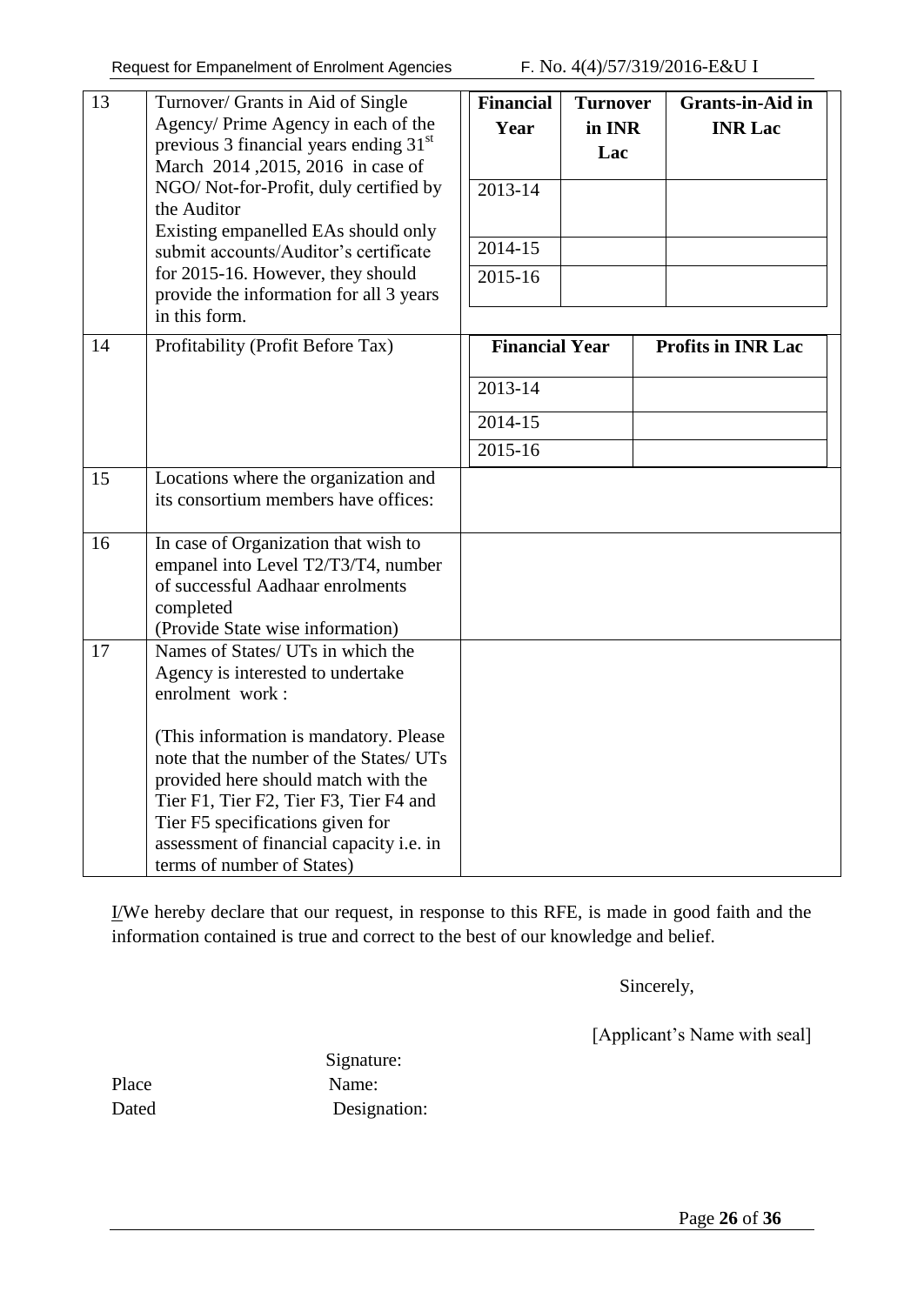The applicant should submit information in the above format and should mandatorily provide all supporting documents as mentioned, in hard copies, and should send them at the following address:

To

 The Deputy Director, Enrolment and Update Division Unique Identification Authority of India (UIDAI), 2<sup>nd</sup> Floor, Tower I, Jeevan Bharati Building, Connaught Circus, New Delhi - 110001.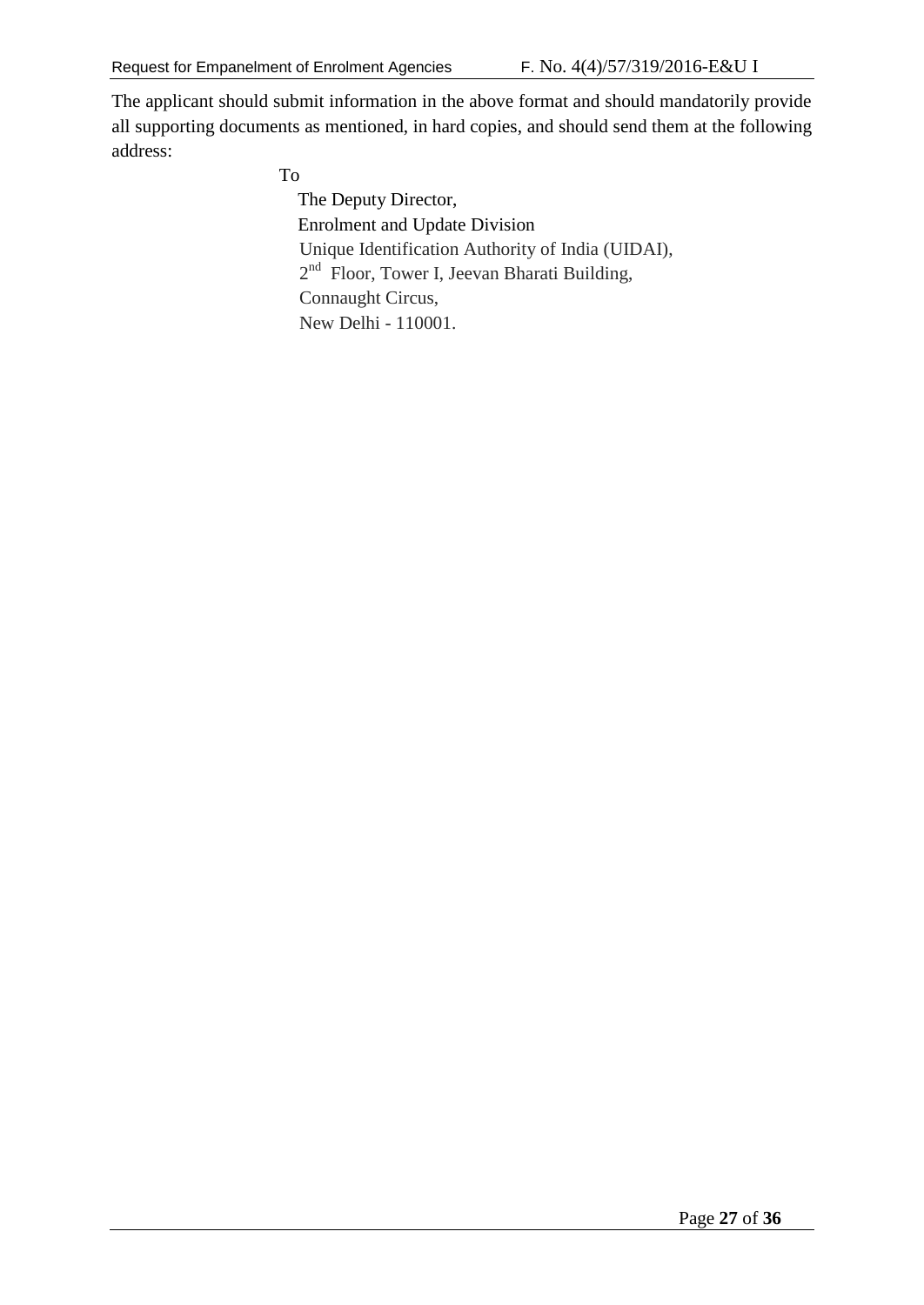<span id="page-27-0"></span>

| 14.<br><b>Annexure-III – Letter of Bank Guarantee</b>                                                                                                                                                                                                       |               |
|-------------------------------------------------------------------------------------------------------------------------------------------------------------------------------------------------------------------------------------------------------------|---------------|
|                                                                                                                                                                                                                                                             |               |
|                                                                                                                                                                                                                                                             |               |
|                                                                                                                                                                                                                                                             |               |
|                                                                                                                                                                                                                                                             |               |
|                                                                                                                                                                                                                                                             |               |
|                                                                                                                                                                                                                                                             |               |
| Dear Sir / Madam,                                                                                                                                                                                                                                           |               |
|                                                                                                                                                                                                                                                             |               |
| Guarantee No.                                                                                                                                                                                                                                               |               |
|                                                                                                                                                                                                                                                             |               |
|                                                                                                                                                                                                                                                             |               |
|                                                                                                                                                                                                                                                             |               |
| Office<br>(hereinafter referred to as 'the Bank') in favour of ____________________________<br>(hereinafter referred to as 'the Beneficiary ') for an amount not exceeding<br>$\frac{1}{2}$ at the request of $\frac{1}{2}$ at the request of $\frac{1}{2}$ | <b>Branch</b> |
| (hereinafter referred to as 'the Contractor/s').                                                                                                                                                                                                            |               |
| This Guarantee is issued subject to the condition that the liability of the Bank under this<br>Guarantee is limited to a maximum of Rs.                                                                                                                     |               |
|                                                                                                                                                                                                                                                             |               |
|                                                                                                                                                                                                                                                             |               |
| cannot be invoked otherwise than by a written demand or claim under this Guarantee served                                                                                                                                                                   |               |
| on the Bank on or before the ________________________________(last date of the claim).                                                                                                                                                                      |               |
| <b>BANK GUARANTEE</b>                                                                                                                                                                                                                                       |               |
| <b>To</b>                                                                                                                                                                                                                                                   |               |
| (name and address of purchaser)                                                                                                                                                                                                                             |               |

Dear Sir / Madam, BANK GUARANTEE WHEREAS

…………….(Company name), a ………… company registered under the Companies Act, 1956 having its registered and corporate office at ……………….., hereinafter referred to as "our constituent", Which expression, unless excluded or repugnant to the context or meaning thereof, includes its successors and assigns), agreed to enter into a Contract dated\_\_\_\_\_\_\_\_\_\_\_\_\_\_\_\_\_\_\_\_\_\_\_\_ (Herein after, referred to as "contract") with *(name of the purchaser)* as detailed in the said contract.

We are aware of the fact that as per the terms of Empanelment, …………….(Company name) is required to furnish an unconditional and irrevocable Bank Guarantee in your favour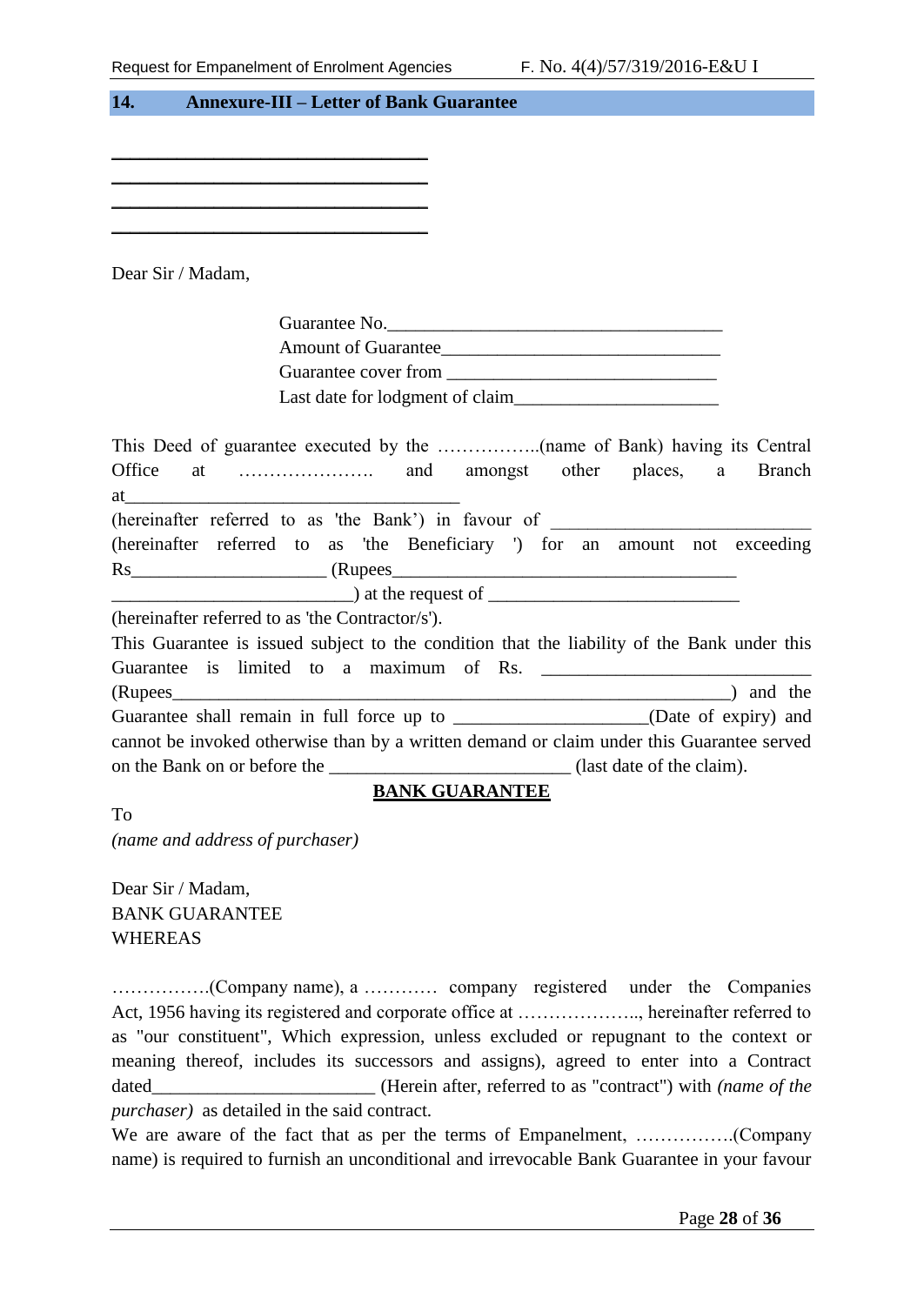for an amount INR ………. (in words) and guarantee the due by our constituent as per the Empanelment and do hereby agree and undertake to pay any and all amount due and payable under this bank guarantee, as security against breach / default of the said Empanelment by our Constituent. In Consideration of the fact that our constituent is our valued customer and the fact that he has entered into the said Empanelment with you, we (Name and Branch of Bank) have agreed to issue this Bank Guarantee.

Therefore, we (Name and Branch of Bank) hereby unconditionally and irrevocably guarantee you as under:

In the event of our constituent committing any breach/default of the Terms and Conditions of the said Empanelment, and which has not been rectified by him in given timeframe, we hereby agree to pay you forthwith on demand such sum/s not exceeding the sum of INR ……………. (Amount in words) without any demur.

Notwithstanding anything to the contrary, as contained in the said Empanelment, we agree that UIDAI"s decision as to whether our constituent has made any such default(s) / breach(es),as aforesaid and the amount or amounts to which you are entitled by reasons thereof, subject to the terms and conditions of the said Empanelment, will be binding on us and we shall not be entitled to ask you to establish your claim or claims under this Bank Guarantee, but will pay the same forthwith on your demand without any protest or demur.

We bind ourselves to pay the above said amount at any point of time commencing from the date of the issue of this Bank Guarantee till (date) as per said Empanelment.

We further agree that the termination of the said Agreement, for reasons solely attributable to our constituent, virtually empowers you to demand for the payment of the above said amount under this guarantee and we would honor the same without demur.

We hereby expressly waive all our rights:

(i) Requiring beneficiary to pursue legal remedies against …………….(Company name) for notice of acceptance hereof any action taken or omitted in reliance hereon, of any defaults under the Empanelment and any resentment, demand, protest or any notice of any kind.

We the Guarantor, as primary obligor and not merely Surety or Guarantor of collection, do hereby irrevocably and unconditionally give our guarantee and undertake to pay any amount you may claim (by one or more claims) up to but not exceeding the amount mentioned aforesaid during the period from and including the date of issue of this guarantee through the period.

We specifically confirm that no proof of any amount due to you under the Empanelment is required to be provided to us in connection with any demand by you for payment under this guarantee other than your written demand.

Any notice by way of demand or otherwise hereunder may be sent by special courier, telex, fax, registered post or other electronic media to our address, as a aforesaid and if sent by post, it shall be deemed to have been given to us after the expiry of 48 hours when the same has been posted.

If it is necessary to extend this guarantee on account of any reason whatsoever, we undertake to extend the period of this guarantee on the request of our constituent under intimation to you.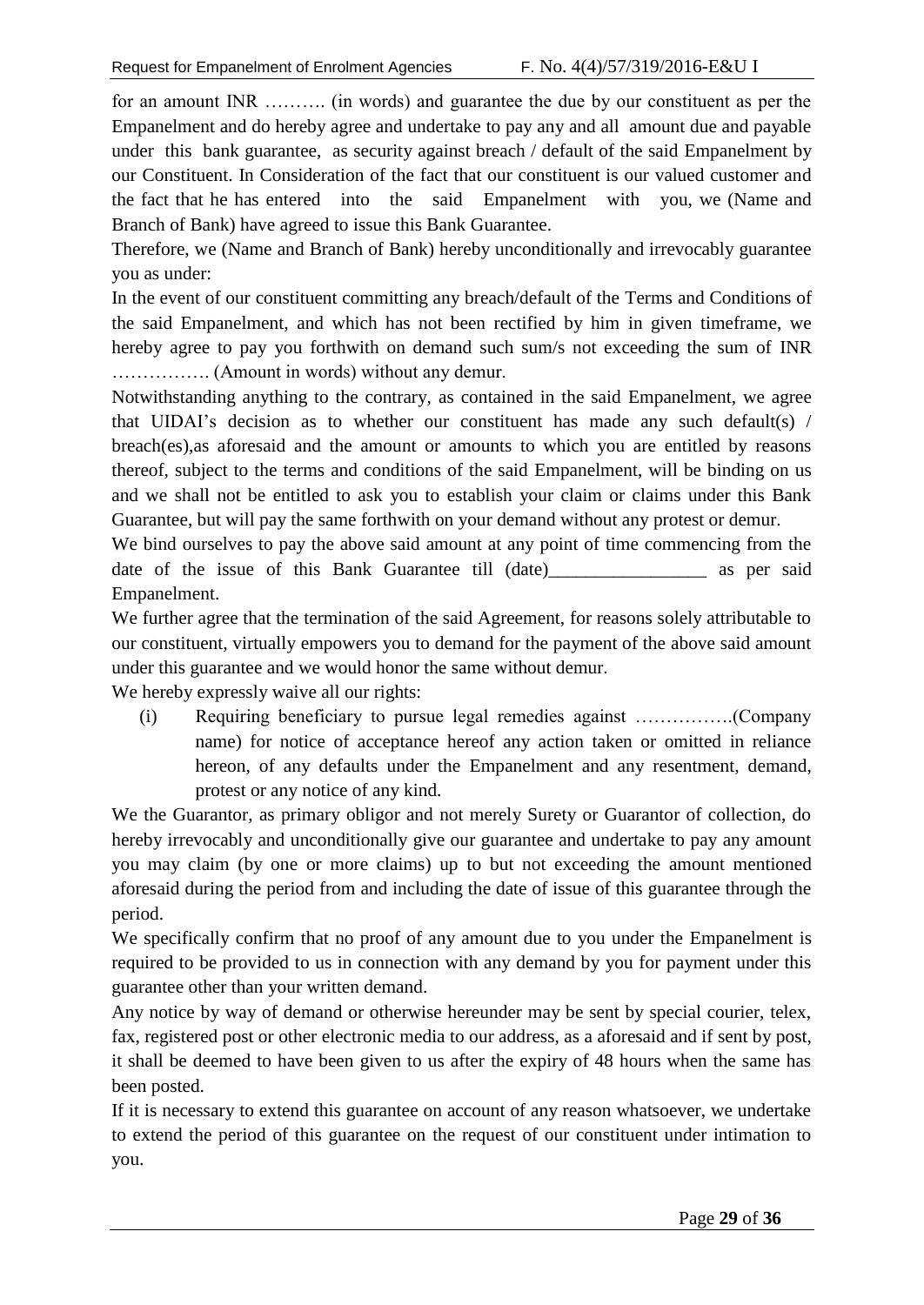This Bank Guarantee shall not be affected by any change in the constitution of our constituent nor shall it be affected by any change in our constitution or by any amalgamation or absorption thereof or therewith or reconstruction or winding up, but will ensure to the benefit of you and be available to and be enforceable by you during the period from and including the date of issue of this guarantee through the period.

Notwithstanding anything contained herein above, our liability under this Bank Guarantee is restricted to INR …………(Amount in words) and shall continue to exist, subject to the terms and conditions contained herein, unless a written claim is lodged on us on or before the aforesaid date of expiry of this guarantee.

We hereby confirm that we have the Power/s to issue this Guarantee in your favour under the Memorandum and Articles of Association/Constitution of our bank and the undersigned is/are the recipient of authority by express delegation of power/s and has/have full power/s to execute this guarantee under the power of Attorney issued by the bank in your favour.

We further agree that the exercise of any of your rights against our constituent to enforce or forbear to enforce or any other indulgence or facility, extended to our constituent to carry out the contractual obligations as per the said Contract, would not release our liability under this guarantee and that your right against us shall remain in full force and effect, Notwithstanding any arrangement that may be entered into between you and our Constituent, during the entire currency of this guarantee.

Any payment made hereunder shall be free and clear of and without deduction for or on account of taxes, levies, imports, charges, duties, fees, deductions or withholding of any nature imposts.

This Bank Guarantee must be returned to the bank upon its expiry. If the bank does not receive the Bank Guarantee within the above-mentioned period, subject to the terms and conditions contained herein, it shall be deemed to be automatically cancelled.

This guarantee shall be governed by and construed in accordance with the Indian Laws and we hereby submit to the exclusive jurisdiction of courts of Justice in India for the purpose of any suit or action or other proceedings arising out of this guarantee or the subject-matter hereof brought by you may not be enforce in or by such count.

Notwithstanding anything contained herein:

Our liability under this Bank Guarantee shall not exceed INR ………………(Amount in words).

This Bank Guarantee shall be valid only up to *\_\_\_\_\_\_\_\_\_\_\_\_\_\_\_\_\_\_\_\_\_\_\_\_\_\_* (date)

|       |  |      |  |     |                                                               | We are liable to pay the guaranteed amount or part thereof under this Bank Guarantee only |            |
|-------|--|------|--|-----|---------------------------------------------------------------|-------------------------------------------------------------------------------------------|------------|
|       |  |      |  |     | and only if we receive a written claim or demand on or before |                                                                                           | $(data)$ . |
| Dated |  | this |  | dav |                                                               | (year).                                                                                   |            |

Yours faithfully,

For and on behalf of the\_\_\_\_\_\_\_\_\_\_\_\_\_\_\_\_ Bank,

(Signature) Designation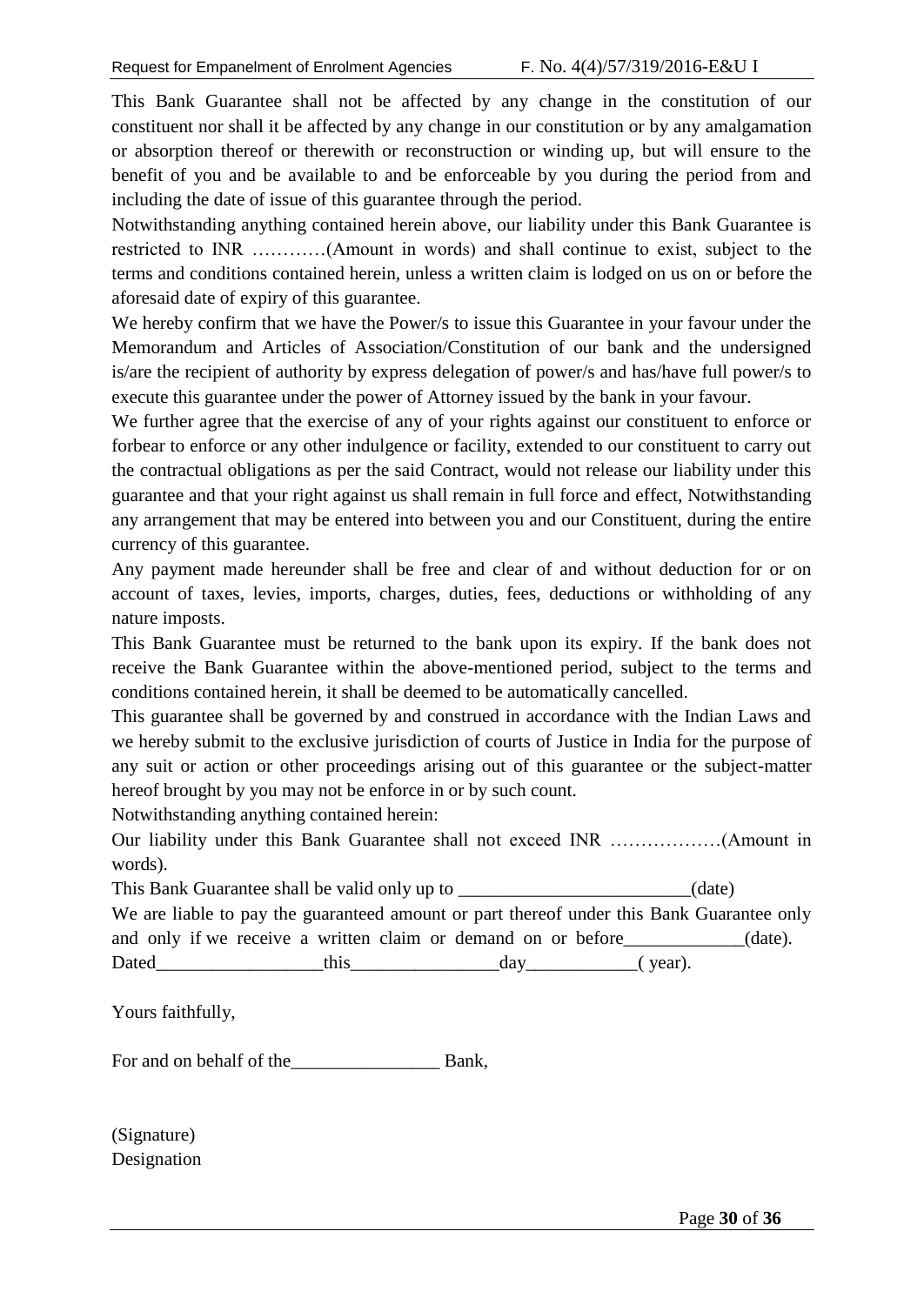(Address of the Bank)

Note: This guarantee will attract stamp duty as a security bond.

A duly certified copy of the requisite authority conferred on the official/s to execute the guarantee on behalf of the bank should be annexed to this guarantee for verification and retention thereof as documentary evidence.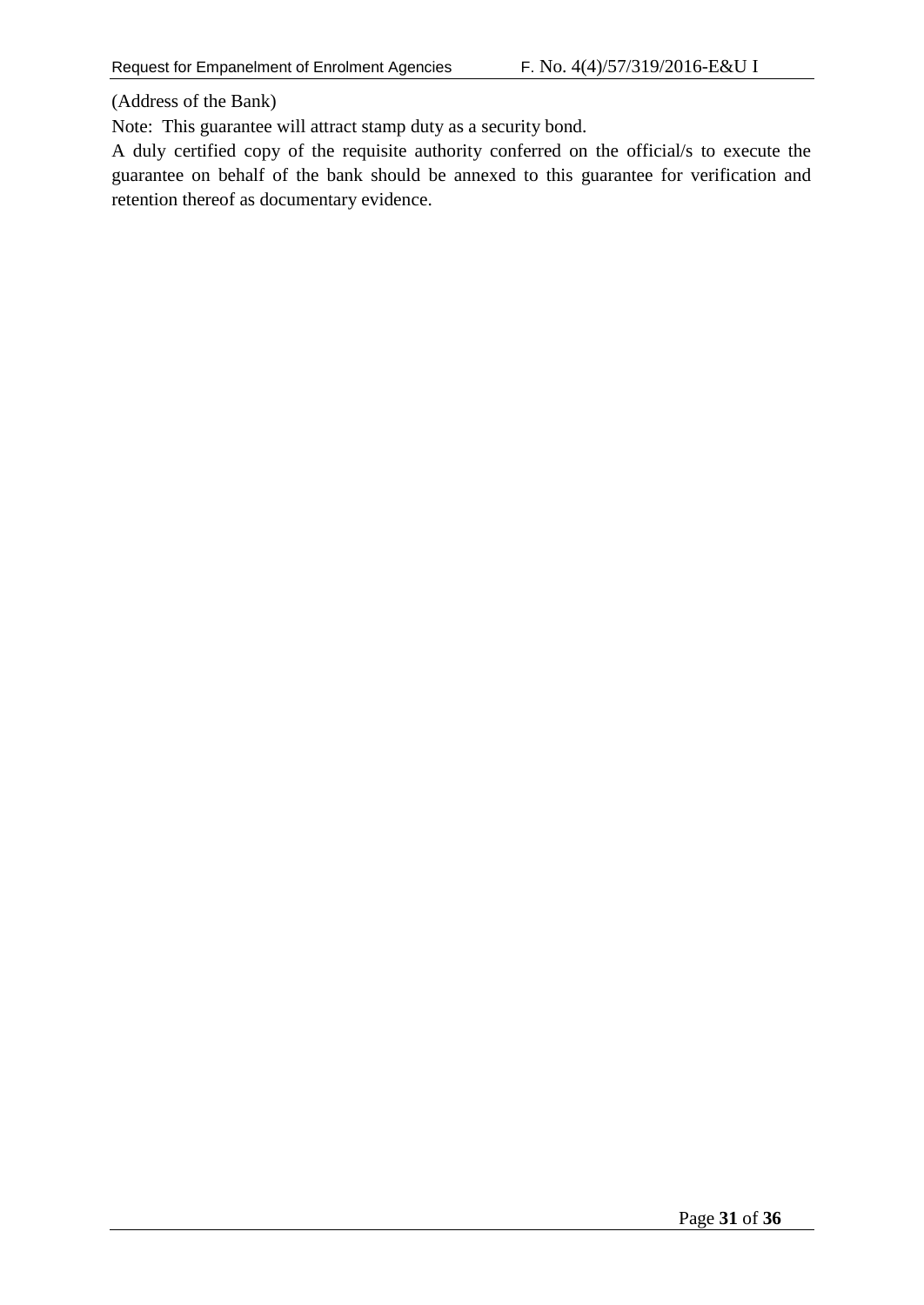#### <span id="page-31-0"></span>**15. Annexure-IV – Draft Terms and Conditions of Empanelment**

1. Purpose

Empanelment of Enrolling Agencies (EA) for undertaking demographic and biometric data collection for UID enrolment.

- 2. Name of Empanelling Authority Unique Identification Authority of India (UIDAI)
- 3. Period of Empanelment

The period of empanelment is 3year from the date of issuance of the empanelment letter or as extended as per the discretion of UIDAI.

- 4. Relationship
- a) Empanelment shall not be construed as relationship of master and servant or of principal and agent as between the "UIDAI and Empanelled Enrolling Agency (EA). No partnership shall be constituted between UIDAI and the EA by virtue of this Empanelment nor shall either party have powers to make, vary or release contractual obligations on behalf of the other party or represent that by virtue of this or any other Empanelment a partnership has been constituted, or that it has any such power. The EA shall be fully responsible for the services performed by them.
- b) Neither party shall use the other parties name or any service or proprietary name, mark or logo of the other party for advertising or promotional purpose without first having obtained the other party's prior written approval.
- c) Empanelment shall not guarantee that all EAs shall be invited to bid for, or be awarded any project / assignment as a result of this empanelment.
- 5. Termination/ Cancellation of Empanelment

UIDAI reserves the right to terminate Empanelment of an EA due to any of the reasons mentioned hereunder:

- i. Submission of false particulars/ fake documents for securing empanelment.
- ii. Non-adherence to the UIDAI enrolment processes and guidelines, which includes use of latest enrolment client version, timely client sync and upload of resident data packets.
- iii. Evidence of sub-contracting of enrolment work.
- iv. Consistent poor quality of biometrics and demographic data.
- v. Usage of biometric devices which are not certified by UIDAI.
- vi. Deploying Enrolment Operators/supervisors who either do not have their Aadhaar generated and/or are uncertified and /or inactive as per UIDAI activation protocols.
- vii. Mismanagement of the enrolment centres.
- viii. Non-provision of necessary infrastructure at the enrolment centres.
- ix. Poor performance reports/Complaints received against the Enrolment Agency.
- x. Information provided to UIDAI is found to be incorrect.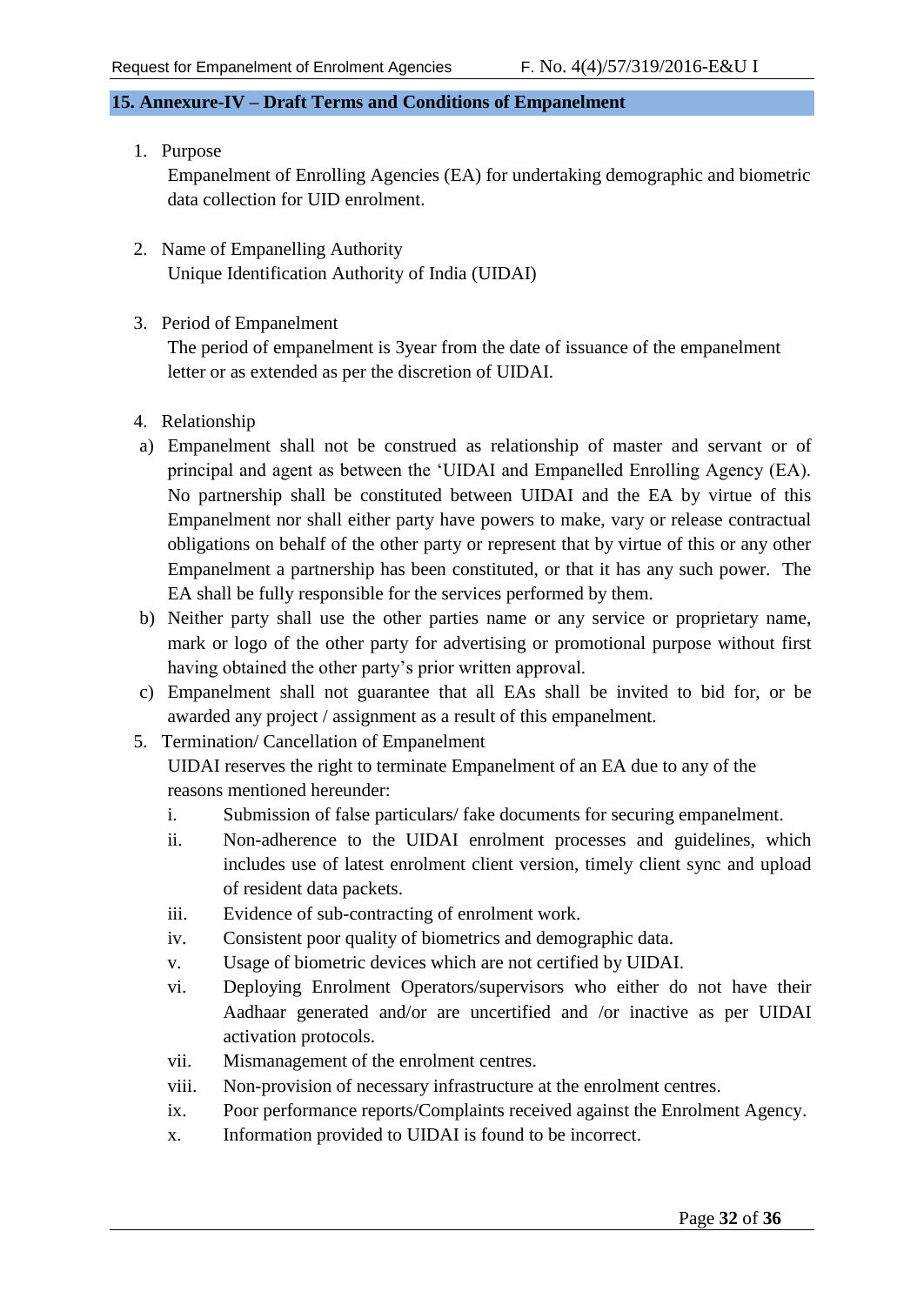- xi. Non co-operation during audits/inspections by UIDAI/Registrars/auditing agencies empanelled/ appointed by these.
- xii. Conditions arising from audits are not met within the specified time period.
- xiii. Misleading claims are made about the empanelment status.
- xiv. EA becomes insolvent, bankrupt or a resolution is passed for the winding up of the EA"s organization.
- xv. Empanelment conditions are not met within the specified time period.
- xvi. Significant changes to the organization leading to change of management, or in the course of being conducted, are not notified to UIDAI.
- xvii. Clear evidence is received that empanelled agency is in breach of copyright.
- xviii. Not maintaining the confidentiality of the documents, data collected, or any other. Violation of UIDAI data security guidelines for Enrolment Agencies.
- xix. Undertaking enrolment operations at locations without valid agreement/approval with the Registrars.
- xx. Soliciting information outside the scope of work.
- xxi. Any other reasons deemed fit by the UIDAI for termination/ cancellation of empanelment.
- xxii. –Non-adherence to time frame for uploading enrolment packets.
- xxiii. Poor Performance Report from Performance Monitors.
- xxiv. EA does not upload or uploads incorrect details about enrolment centres.
- 6. Renewal and Updates to Empanelment

The empanelment shall be valid for duration of three years subject to compliance of all requirements. The EA shall pay the prescribed fees at the time of renewal of empanelment. Updating the list of empanelled EAs on website shall be done every time changes are made to the list . Updates shall include selection of new agencies for empanelment, up-gradation in Level/ Tier for existing empanelled EAs and disempanelment of existing EAs not conforming to UIDAI specified standards/ processes /guidelines for enrolment. However, UIDAI reserves the right to change the renewal terms and duration based on its discretion at any point of time. Performance Monitoring Reports of Enrolment Centers along with other MIS will be considered for renewal of empanelment.

7. Performance Assessment

EA's performance will be assessed during the execution of the project/ assignment and any deficiencies and short-falls may impact their empanelment/renewal. EAs will be penalized for data and process errors as per the policy framed and revised by UIDAI from time to time.

#### 8. Fraud and Corruption

UIDAI requires that the EA/Consortium must observe the highest standards of ethics during the performance and execution of the awarded contract(s). UIDAI will terminate the empanelment, if it determines that the empanelled EA has been engaged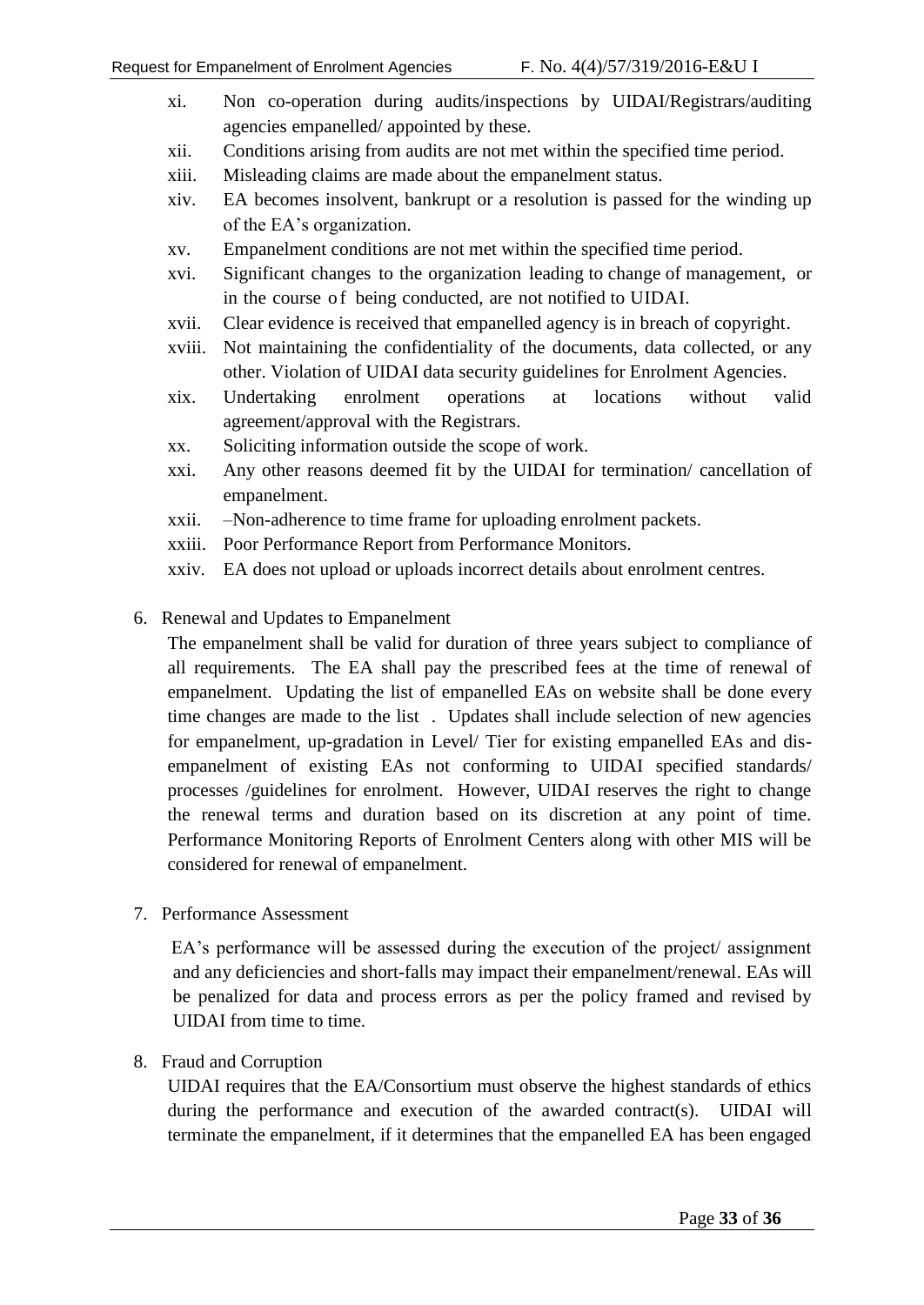in corrupt, fraudulent, unfair trade practices, coercive or collusive practices, directly or indirectly, in competing for a contract, or execution of a contract.

#### 9. Confidentiality

The EA/ Consortium and the personnel of either of them, shall not disclose any proprietary or confidential information relating to the Project, the Services, or the Contract without the prior written consent of the UIDAI. Strict confidentiality of the resident demographic and biometric information shall be maintained at all times.

#### 10. Advertising and Promotion

The advertisement and marketing material (posts, marketing brochure content on the website, emails and postal letters etc.) used by the EAs shall be in accordance with the guidelines laid down by UIDAI. The EAs shall not use the Name of UIDAI, its brand name-AADHAAR, and its Logo, to promote their interest in any manner in any programme no connected / related or being undertaken for UIDAI.

#### 11. Indemnity

The EA will indemnify UIDAI against any misuse of UIDAI Name, Brand Name-AADHAAR and Logo. For any misuse of UIDAI name and logo, the EA itself will be held responsible. UIDAI will take necessary actions for such cases. UIDAI will not be responsible for any miscommunication or harm caused to any party because of any misrepresentation of its name and logo by the EA.

#### 12. Conflict of Interest

UIDAI considers a conflict of interest to be a situation in which the EA has interests that could improperly influence the EA"s performance of duties or responsibilities, contractual obligations, or compliance with applicable standards, laws, and regulations, and that such conflict of interest may contribute to or constitute a prohibited corrupt practice. UIDAI requires that EA shall provide professional and objective services and at all times hold the UIDAI"s interests paramount, strictly avoid conflicts of interest with other assignments or its own corporate interests and act without any consideration for future work. Without limitation on the generality of the foregoing, EA, and any of its affiliates, shall be considered to have a conflict of interest under any of the circumstances set forth below:

- i. The EA and any of its affiliates/ consortium members/ personnel/ that has a business of family relationship with a member of the UIDAI"s staff who is directly or indirectly involved in any part of the preparation of the Terms of Reference of the project/assignment, to the selection process for such project/ assignment
- ii. EA shall have an obligation to disclose any situation of actual or potential conflict that impacts its capacity to serve the best interest of the UIDAI, or that may reasonably be perceived as having this effect. Failure to disclose said situations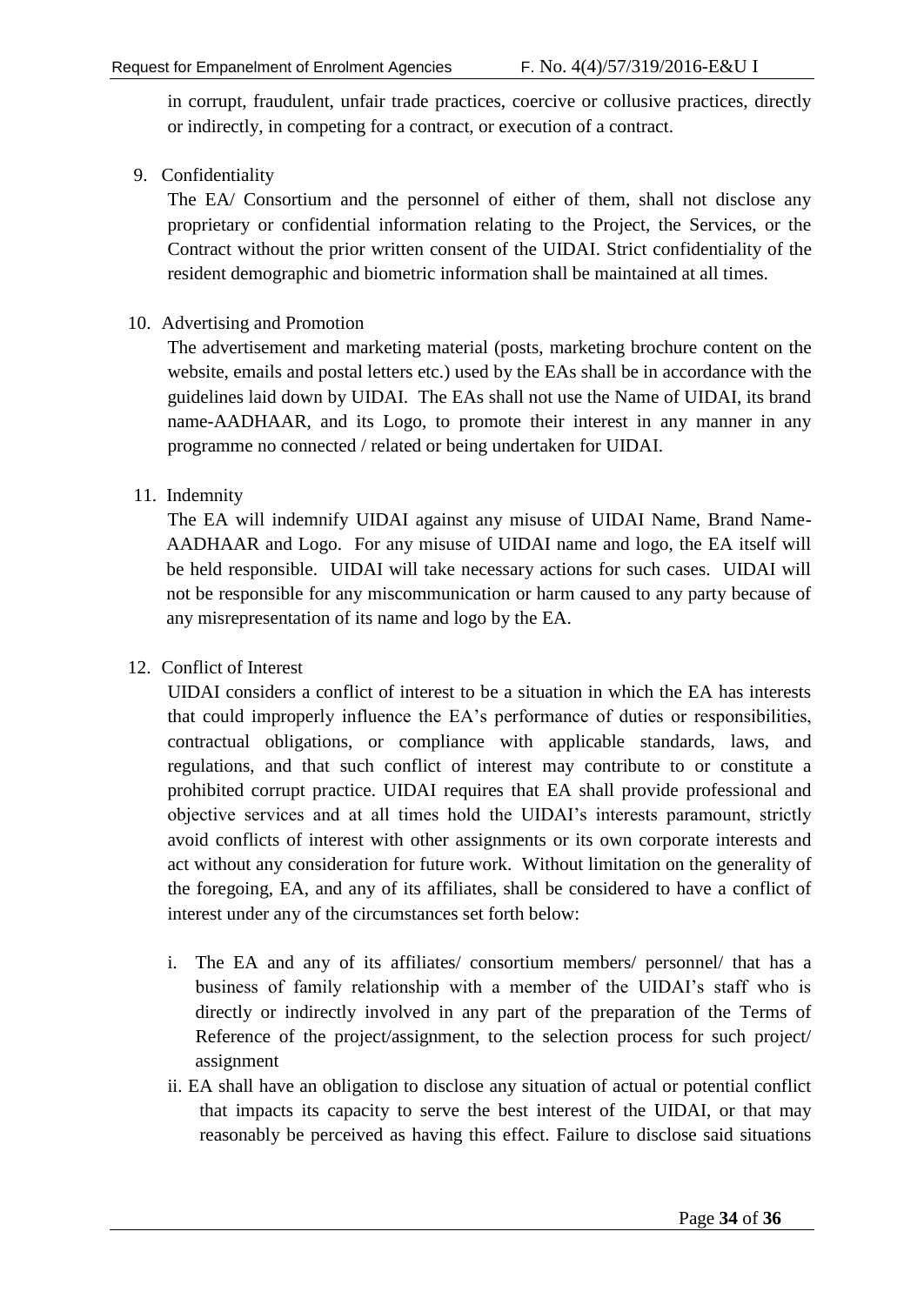may lead to the disqualification of the Agency or the termination of its Empanelment.

- iii. EA shall furnish information on commissions and gratuities, if any, paid or to be paid to agents relating to this application and during execution of the assignment.
- iv. The empanelled EA will not be eligible to participate or under-take any activities related to the Testing and Certification of Audit work component of UID project.
- 13. The EA shall not be permitted to sub-contract any part of its obligations, duties, or responsibilities under this empanelment scheme and the ensuring contracts with the Registrars.
- 14. Rights of use

All rights of use of any process, product, service, or data developed, generated, or collected, or any other task performed by the EA during the execution of the assignment/ project related to demographic and biometric data collection for UID enrolment, would lie exclusively with the UIDAI or its nominated agencies in perpetuity free from all liens, encumbrances and other third party rights and the EA shall, wherever required, take all steps that may be necessary to ensure the transfer of such rights in favour of the UIDAI or its nominated agencies.

15. Right to Inspect and Audit

UIDAI shall have the right to:

- i. Carry out any inspection, background checks, audits of the empanelled enrolling agencies
- ii. Verify any allegations made by/ made against the enrolling agencies
- iii. Carry our scheduled/ un-scheduled visits to any of the enrolment centres/ stations manned by the enrolling agencies by authorized officials/ nominated agencies
- iv. Oversee the processes and operations of the enrolling agencies
- 16. Intellectual Property Rights
	- i. UIDAI reserves intellectual property rights of all processes, standards, software, document, training content or other material, being provided to the EA for performing its duties and obligations towards demographic and biometric data collection for UID enrolment.
- 17. Privacy & Security

The EA must sure that the data is kept in a very secure and confidential manner and under no circumstances, shall they neither use the data themselves nor part with the data to any other agency other than the UIDAI. Mechanisms to ensure the same have to be put in place by the EA and shall be subject to audit by UIDAI/ its representative from time to time. The EAs must familiarize themselves and strictly adhere and comply with the data security guidelines issued by UIDAI from time to time.